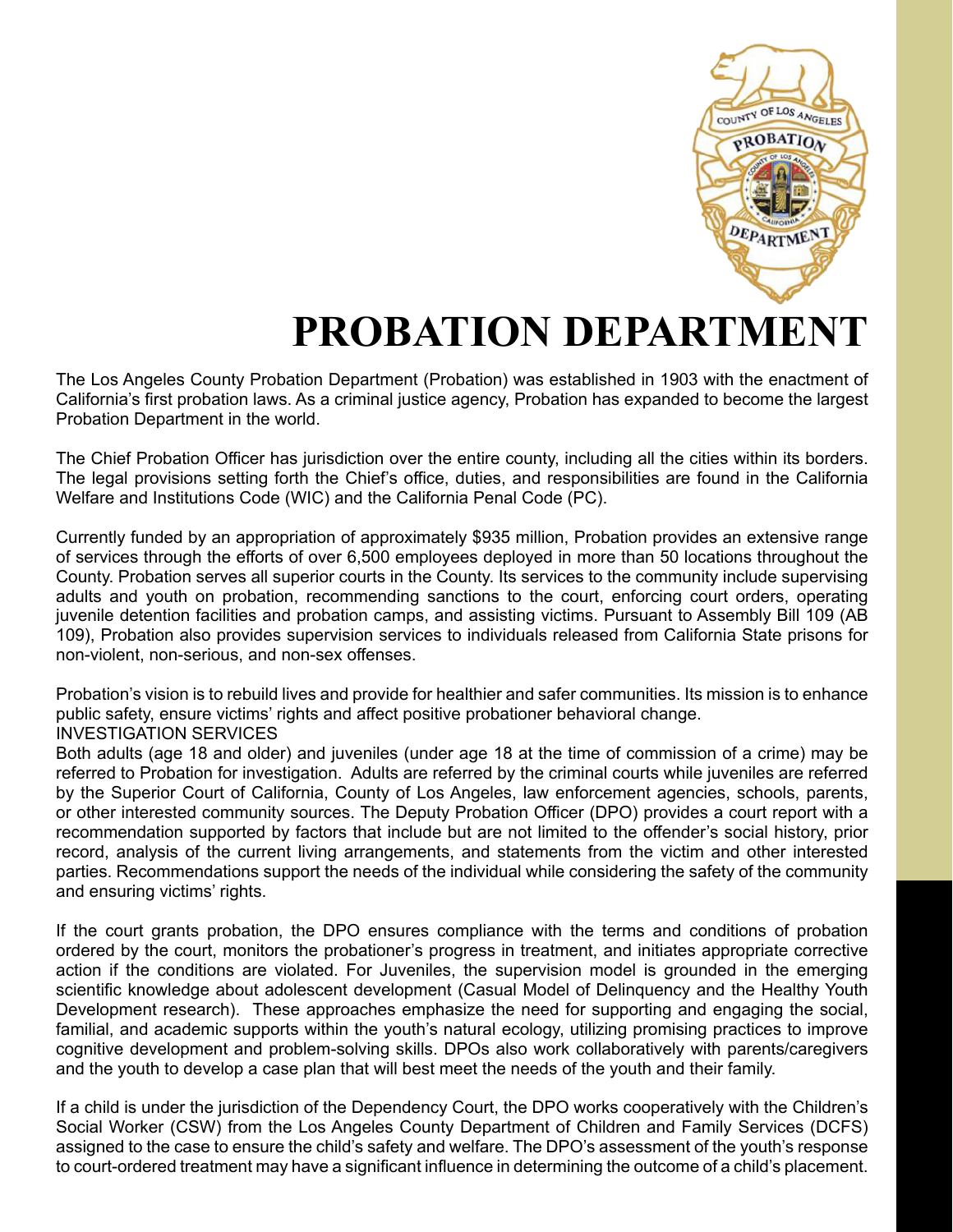

#### **ADULT SERVICES**

Probation provides services to over 40,000 adults in Los Angeles County. The services consist of the following operations: Pretrial Services Division, Adult Investigations, Adult Supervision, Specialized Programs, and AB109.

**Pretrial Services** - Since 1963, Pretrial Services has been at the forefront in providing crucial information to public entities concerned with community safety (i.e., law enforcement, the courts, Probation) on matters of detention, incarceration, and alternative sentencing. Pretrial Services has employees located in most courthouses throughout the county, and currently administers the following nine programs:

*Bail Deviation Program*: In accordance with PC 1269(c), the Bail Deviation Program is a free service that is available to any adult in jail (inmate) for an "open" (no criminal charges filed with the court) felony or misdemeanor charge in Los Angeles County. Pretrial Services employees gather information and conduct an assessment to determine the inmate's release suitability. The gathered information is gathered for the on-duty bail commissioner, helping him or her in making a decision regarding the inmate's custody status. In addition, the service is also available to any member of law enforcement or prosecuting agencies who are seeking a change in the bail amount on an inmate, if they feel the set bail amount is too low for community safety or if the inmate is a potential flight risk. The pretrial employee presents this information to the on-duty bail commissioner for a decision.

*Drug Court Program*: The Drug Court Program is available to non-violent defendants arrested for certain felony drug charges. Pretrial submits a report to the court. With the court's approval, qualified defendants are placed in court-supervised, comprehensive treatment and rehabilitation programs. Drug Court's judges monitor the participation of the defendants, and those who successfully complete the program have their drug case dismissed.

*Early Disposition Program*: The Early Disposition Program allows defendants and the courts to reach a final decision sooner on the defendant's criminal case, reducing the time and number of court hearings and avoiding a jury trial. The Los Angeles County District Attorney and Public Defender Offices screen defendants for early disposition of criminal cases.

Own Recognizance Program: The Own

Recognizance Program provides service to all Superior Courts in Los Angeles County handling felony criminal cases. Verified defendant information is provided to the courts, helping them in making decisions regarding a defendant's potential to be released from jail. Information is supplied to the court in a written report that includes an overall evaluation and recommendation regarding whether the defendant should be released from jail on his or her promise to appear for future court appearances. Electronic Monitoring Program: The Electronic Monitoring Program is available to the Superior Court of Los Angeles County as an alternative to custody in accordance with PC 1203.016. Authorized by the Board of Supervisors, Probation contracts with a private company to provide electronic monitoring services, as part of Los Angeles County's Community Based Alternatives to Custody. Eligible, post-sentenced adults in custody are screened for possible participation, including court-ordered participation. Defendants can be referred to the program on misdemeanor or felony cases either prior to conviction as a pretrial release, or after conviction as a sentencing option. If electronic monitoring is ordered by the court, special conditions such as breath alcohol testing, drug testing, counseling, community service, and/or substance abuse treatment may also be issued by the court while the defendants are electronically monitored.

*Civil Court Name Change Petitions Program*: In January 1997, the California Code of Civil Procedure began requiring all persons seeking (petitioning) a civil name change (applicants) to be pre-screened. Applicants on active parole or who are sex offender registrants must be identified because the law excludes them from legally changing their names. The Superior Court of Los Angeles County has requested Probation's Pretrial Services Division conduct this screening process. Those applicants who fall into either of the above-mentioned exclusionary categories are identified.

*Static 99 Program*: Static 99 is a validated, sex offender specific risk assessment to determine the extent of supervision and the specific community services that will be utilized to assist the probationer from creating further victimization. The Static 99 Program is designed to measure the risk prediction of sexual and violent reconviction of adult males who have already been charged with or convicted of at least one sexual offense against a child or a non-consenting adult. Pretrial Services employees administer a Static 99 risk assessment and prepare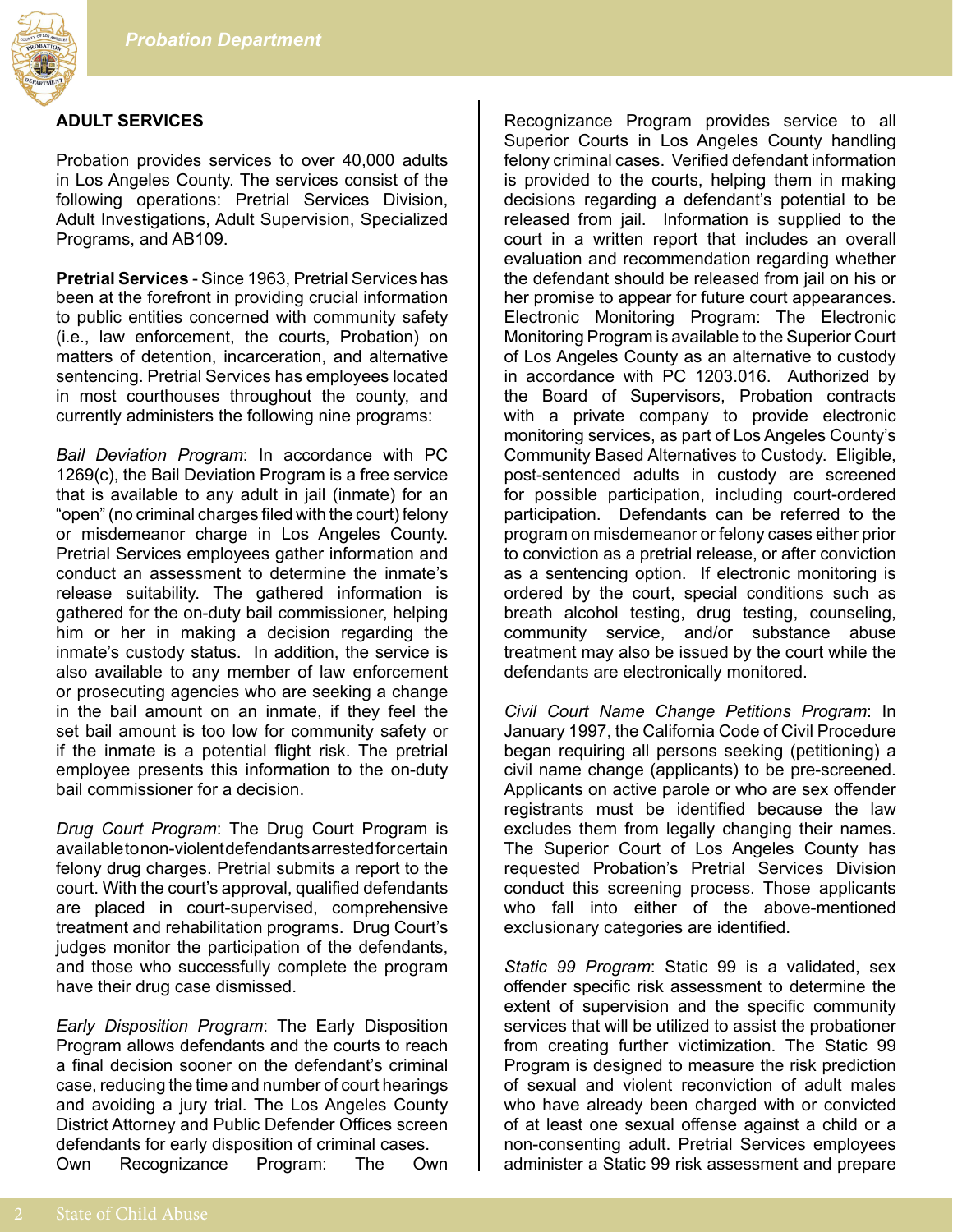

a report for the court's consideration.

*DNA/Prop 69 Program*: Pursuant to California Proposition 69 (The DNA Fingerprint, Unsolved Crime, and Innocence Protection Act) and under the provisions of PC 296, Probation must collect DNA samples and palm print impressions on all adult probationers convicted of felonies, misdemeanors with a DNA collection court order, misdemeanors with a prior felony conviction, or misdemeanors that require collection pursuant to PC 290 and PC 457. Probation must also collect DNA samples and palm print impressions on all juvenile probationers who have been adjudicated for a sustained petition of a felony or a qualifying misdemeanor. Live Scan machines are operated at the collection sites to ensure compliance with the palm print impressioncapturing requirement of Proposition 69.

#### **ADULT INVESTIGATIONS**

Deputy Probation Officer (DPO) investigators assigned to the Central Adult Investigations (CAI) and Adult Services Court Officer Team (ASCOT) offices are tasked with reviewing criminal caserelated documents and automated records, interviewing principals, and interested parties in the case, and evaluating the information so that they can formulate a recommendation and produce a report for the court's review and consideration. There are a variety of reports (i.e., Early Disposition, Pre-Plea, Probation and Sentence, Post Sentence, and Bench Warrant Pickup) that are produced by these same DPOs depending upon the nature/type of criminal proceedings. ASCOT's DPOs investigate complex criminal cases and are available to designated court locations for emergent on-site issues and/or questions, while CAI's DPOs handle the balance of incoming investigations, including those referred to and handled by the Early Disposition Program for expedited sentencing. The Custodian of Records, Supervision Intake and Drug Court DPOs are likewise attached to the ASCOT program and handle incoming requests for information from outside agencies and provide Supervision Intake and Drug Court supervision-related services, respectively.

The information and recommendations offered by the investigating DPOs are used to guide the court's sentencing decisions, including whether the named defendants are legally eligible and suitable for community-based supervision efforts by Probation.

#### **ADULT SUPERVISION**

Probation is responsible for the supervision of approximately 40,000 adults under Felony Probation supervision per year. Probation offers a wide variety of supervision programs designed to ensure public safety, address victim issues, and foster positive behavioral change. Probation continues to seek innovative ways to improve public safety, reduce the risk of recidivism, and reduce the number of state prison commitments.

**Supervision Intake Team** - All persons ordered to report to Probation for felony probation supervision will report to the area office ordered by the court for intake. These DPOs orient the probationer regarding the requirements of probation supervision, explain the court ordered conditions of supervision, and make referrals to the appropriate treatment provider if services are ordered by the court. They will also setup the financial account for the collection of victim restitution, court fines and fees, and payment for the cost of supervision. Once the orientation process is complete, the DPO refers the probationer to the appropriate area office for supervision.

Felony probationers are assigned to specific caseloads based on their score on a risk screening tool, criminal history, and/or the specific circumstances of the current offense. A probationer may be placed on any one of the following caseloads:

#### **SPECIALIZED SUPERVISION**

**CORE** – The Probation Department's vision is to implement and sustain an Evidence Based Practice approach. The Adult Coordinated Optimal Rehabilitation Efforts (CORE) Supervision Model was created to address specific criminogenic needs and reduce the potential for recidivation.

**Automated Minimum Service Caseload** Probationers assigned to this caseload were assessed to have the lowest risk of continued criminal activity. They report monthly by kiosk which is in most area offices.

Core Emerging Adult - Research has demonstrated that the 18-25 years-old clients are still experiencing major changes in the brain that result in impulsive behavior, risk taking and poor decision-making. Clients supervised on this caseload have increased direct supervision with the Deputy Probation Officer applying Cognitive Behavioral Intervention techniques focusing on addressing skill deficits and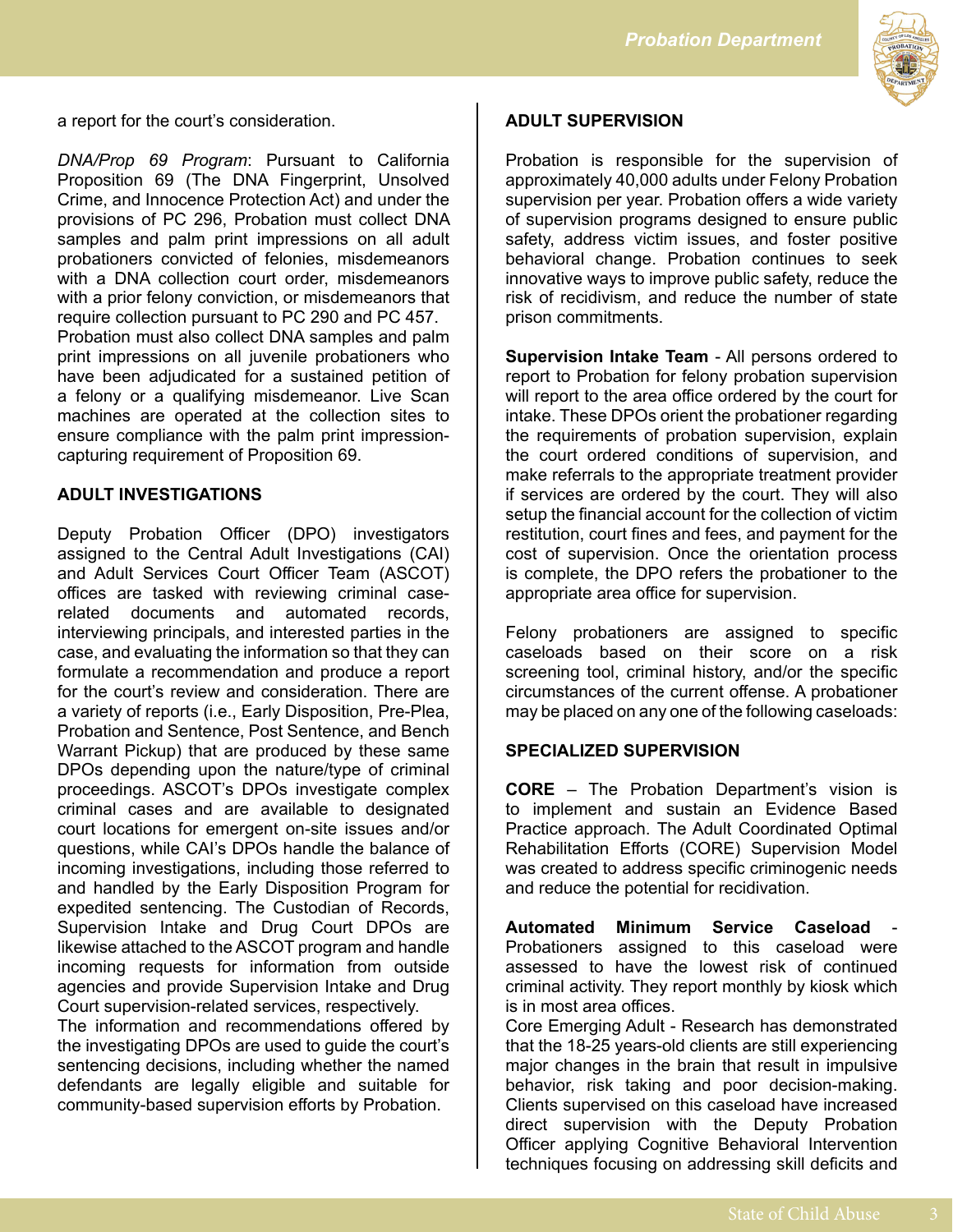

behavior change.

**CORE Plus** – Comprised of Male probationers aged 26 and older and have been assessed to have a risk score from medium to moderate high of continued criminal activity. They are required to meet monthly with their Probation officer face to face and receive Cognitive Behavior interventions through journaling and curriculum designed to address skill deficits and behavior change.

**CORE Gender Specific** - Gender Specific supervision is provided to Medium and High-Risk adult felony female clients with strategies to address specific gender needs while encompassing a gender sensitive approach. Clients supervised on this caseload have increased direct supervision with the Deputy Probation Officer applying Cognitive Behavioral Intervention techniques.

**Intensive CORE Supervision** – Deputy Probation officers provide intensive and targeted supervision approaches to Very High-Risk adult clients. Clients supervised under this model potentially pose the highest risk to recidivate, require extensive support and intervention to be amenable to treatment, services or rehabilitative efforts and are often repeat offenders. Individuals within this population will be subject to the following but not limited to: increased reporting requirements, home visits, electronic monitoring, Global Position Satellite (GPS) monitoring, and other suppression strategies in partnership with intensive programming based on individualized needs.

**Family Violence Caseloads** - Probationers assigned to this caseload were convicted of specific crimes related to violence in a domestic setting, child abuse and endangerment, or elder abuse. Probationers are required to participate in an approved Batterers' Treatment Program and/or a state mandated program for child abuse. One of the critical parts of this caseload is to promote positive change intrinsically and extrinsically with regards to the client. Results from a validated risk and needs assessment is utilized to create an individualized case plan that accounts for the criminogenic needs, with an emphasis on mitigating violent tendencies by using targeted interventions. The Deputy and client collaborate to recognize and strengthen protective factors, such as family bonds, connections to faithbased organizations, and employment situations. Sex Registrant - Probationers assigned to this level of supervision are required to register with local law enforcement pursuant to PC 290, regardless of whether the current offense is a sex offense or not. The probationers report to the area office once a month for a face-to face meeting with their DPO. The DPO will also meet with the probationer once a month in the community. All eligible probationers assigned to the sex registrant caseload are required to be supervised in accordance with the Containment Model for Sex Offenders. This model requires eligible probationers to participate in State mandated sex offenders counseling while under supervision. In accordance with state law, all highrisk sex offenders are placed on Global Positioning Satellite monitoring system for the duration of their felony probation supervision.

**INVEST**- The Innovative Workforce Solutions (INVEST) Program is a collaboration between Los Angeles County Probation, Workforce Development, Aging and Community Services Department (WDACS), the County Office of Diversion and Re-Entry (ODR) and the California Employment Development Department (EDD), designed to help formerly incarcerated adults attain sustainable employment through occupational skills training and comprehensive employment assistance.

Los Angeles County Probation officers were trained by the National Institute of Corrections (NIC) to become Offender Workplace Development Specialists (OWDS) practitioners, completing 160 hours of workforce development curriculum. They then completed a study program to become OWDS Trainers and began facilitating these trainings throughout the county for shareholders. The INVEST Program collaborative efforts brought experts in reentry, business development, community-based organizations, and workforce development together to help justice involved Adults (age 18 and older) prepare for, gain, and sustain careers. A collaboration with INVEST achieves these outcomes by providing individualized career services, job search services, training services and supportive services. These services are comprehensive and are designed to help reduce specific barriers in each field.

**Mental Health Housing** – Clients assigned to these caseloads are placed on probation by a collaborative court into a Housing Program with community-based treatment and housing providers; Probation Officers use their time in the field addressing issues involving these high-need clients. As part of the Office of Diversion and reentry's Diversion program for the Mental Health population, our Deputy Probation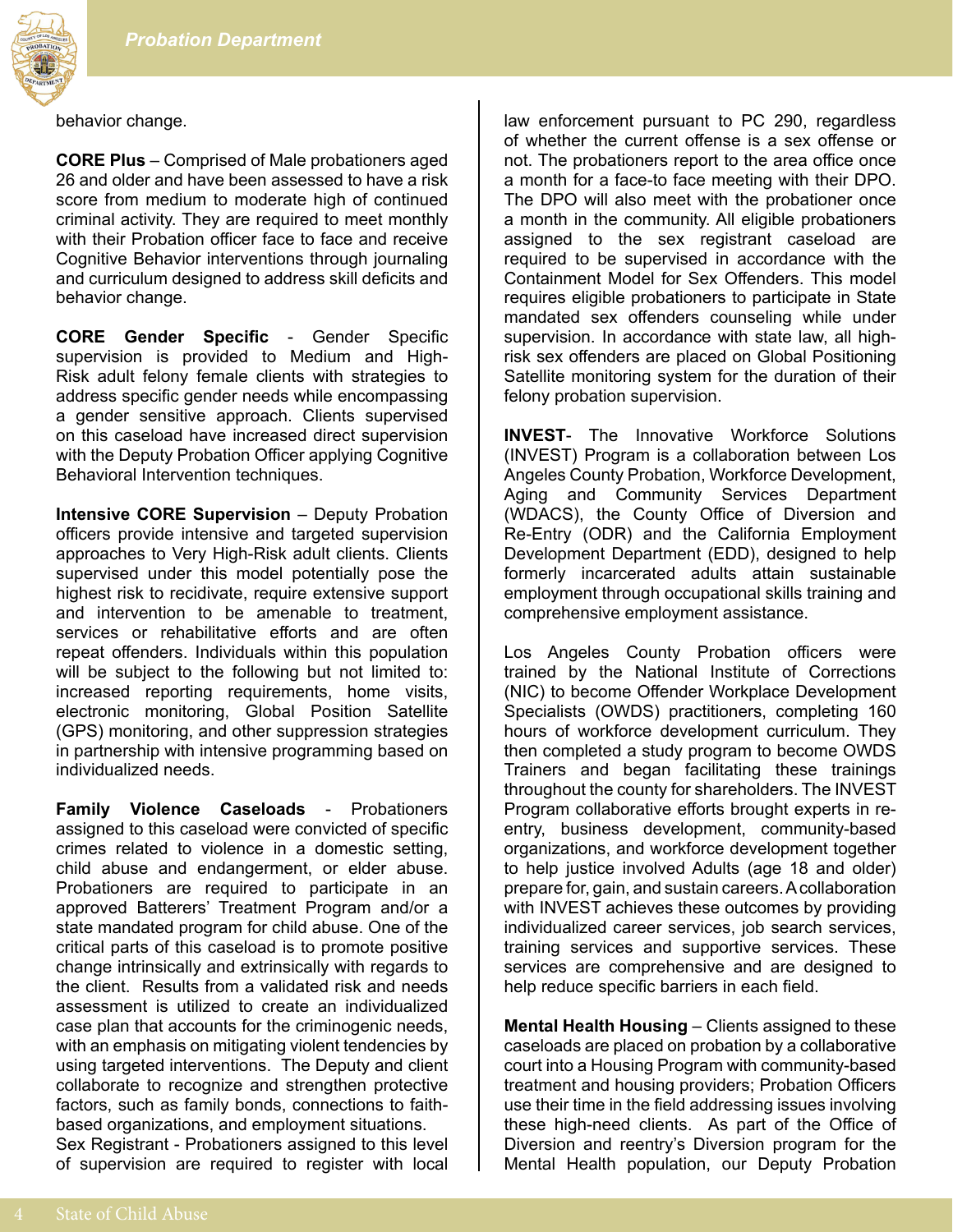

officers currently monitor clients at 96 housing and treatment sites throughout Los Angeles County.

## **FINANCIAL EVALUATION TEAM**

In addition to the supervision services, Probation provides a Financial Evaluation Team to assist probationers in paying their court ordered victim restitution, fines, fees, and cost of supervision. Located in all Probation area offices, the Financial Evaluators will use information provided by the probationer to determine how much they can afford to pay toward these court ordered charges.

## **AB 109**

In April 2011, the California Legislature and Governor Brown passed sweeping public safety legislation that effectively shifted responsibility for certain populations of offenders from the state to the counties effective October 1, 2011. Assembly Bill 109 (AB 109) established the California Public Safety Realignment Act of 2011 which allowed for nonviolent, non-serious, and non-sex offenders, who after they are released from California State Prison, to be supervised at the local county level on Post-Release Community Supervision (PRCS). Instead of reporting to state parole officers, these offenders report to local county deputy probation officers and are referred to as Post-Release Supervised Persons (PSPs).

The law also mandated that individuals sentenced to non-serious, non-violent, or non-sex offenses will serve all or part their sentences in county jails instead of state prison. Individuals ordered to serve a portion of their county jail sentence under community supervision is referred to as a split-sentence supervised person. The Probation Department is the lead agency for Post-Release Community Supervision (PRCS) and currently supervises on average 6,061 adults on PRCS and 810 on splitsentence supervision.

The Public Safety Realignment Act requires that the County's Post-Release supervision strategy is consistent with evidence-based practices to reduce recidivism. As a result, Los Angeles County's AB 109 supervision model has the following features:

- Uses a validated risk assessment to identify and measure client's criminogenic needs, the needs or risk factors that lead to criminal behavior.
- Uses motivational interviewing techniques,

rather than persuasion techniques, to enhance motivation for initiation and maintaining behavior changes.

- Targets interventions based on the client's risk to reoffend, identified criminogenic needs, and personal characteristics (responsivity factors).
- Facilitates client's learning and practicing of pro-social skills and behavior using a cognitive behavioral intervention
- Uses positive reinforcement and incentives to motivate clients to work toward long term behavior change.

The below information provides noteworthy highlights of the County's AB 109 program:

- The pilot Auxiliary Fund program allows Probation to assist clients overcome barriers (responsivity factors) to successfully transitioning to the community. For example, auxiliary funds can be used to provide work clothing for clients that found a job but need assistance is purchasing clothing.
- The pilot Incentive program allows Probation to provide tangible rewards to clients that successfully achieve a case plan goal such as the completing of an inpatient treatment program.
- We work collaboratively with Mental Health (MH) and Department of Health Services (DHS), who are co-located at our AB 109 office operations to assist our clients with mental health and/or substance use disorder issues.
- Probation oversees a \$13 million housing contract that provides over 400 supervised persons each month transitional housing, clothing and food, and navigational services that helps them obtain government identification, welfare, and medical benefits.
- The Pre-Release Center (PRC) is a 24/7, 365 day a year operation that performs numerous operations including but not limited to the following tasks: intake processing, upfront screening for eligibility, and establishment of special conditions under Post-Release Community Supervision (PRCS); receives and distributes inmate "gate funds" and California DMV issued Identification cards; operates a 24-hour law enforcement call-line; and processes Inter-County Transfer requests for PSPs. Additionally, co-located at the Alhambra office is the AB 109 Communications Center (Comm Center). This operation conducts two-way radio communications with AB 109 staff conducting field operations such as PSP field contact visits and Mobile Assistance Team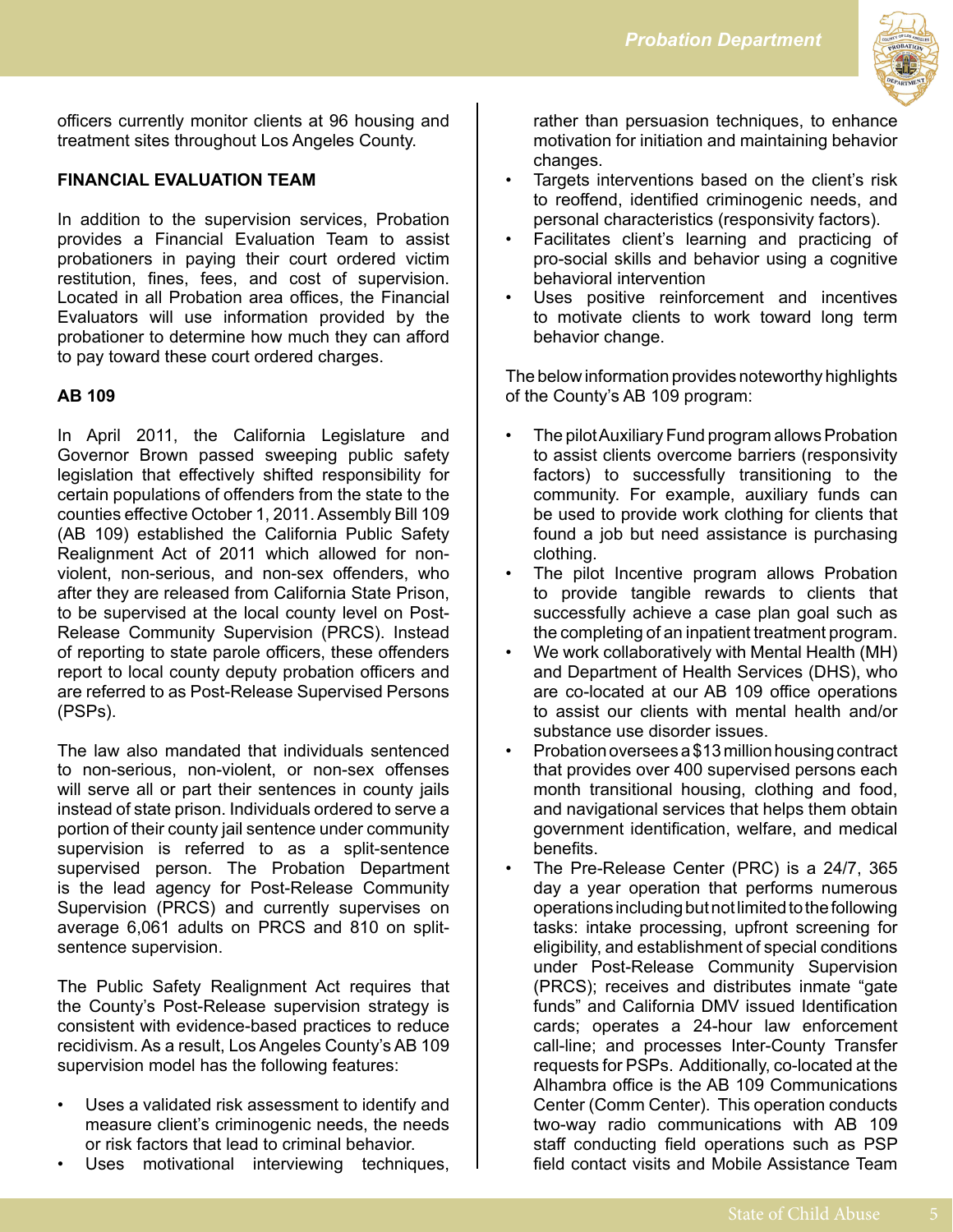

(MAT) transportation duties. Additionally, as of May 28, 2019 the PRC has taken on the added responsibility for processing warrant hit confirmations and related extradition work previously handled by the LASD.

- The Mobile Assistance Team (MAT) provides transportation for those being released from the various state prisons in Californian who cannot navigate transportation to Los Angeles County. They also provide transportation from county jails to residences, hospitals, mental health, and substance abuse programs.
- The AB 109 program is implementing Prerelease Video Conferencing program, which allows the Deputy Probation Officer to connect and establish rapport with the probationer in prison via a video conference, approximately 30 days prior to their prison release
- The AB 109 program includes a GPS unit that supervises over 200 high risk sex offenders following the Containment Model Approach as required by law.
- The AB 109 program includes several "Colocated teams" that are embedded with the Los Angeles County Sheriff Department (LASD), the District Attorney's Office, State Parole, the United States Marshall, and other local law enforcement agencies, that conduct warrant searches and compliance checks.

#### **JUVENILE SERVICES**

Probation provides investigation, supervision, and placement services to justice involved youth. These identified services/programs support Probation's mission and serve as an arm of the Delinquency Court. DPOs recommend appropriate dispositions while preserving and enhancing the family unit, whenever possible.

**Detention Services** - Intake and Detention Control (IDC) - IDC is responsible for screening youth for admittance into Juvenile Hall in accordance with established procedures and legal requirements for detention.

Juvenile Hall serves as an institutional setting that temporarily houses youth for primarily two reasons: 1) prior to their court dates and/or after their court disposition, and 2) pending transition to out of home care. The two (2) Juvenile Halls in Los Angeles County are: Central Juvenile Hall in the City of Los Angeles, and Barry J. Nidorf Juvenile Hall in the city of Sylmar. The combined total population for the two (2) juvenile halls is approximately 500 youth. Detention services is a mandated program pursuant to WIC 850.

**Juvenile Hall Programs**: Probation developed programs to address specific needs of youth in its care and custody. These programs include the following: Commercially Sexually Exploited Children (CSEC) at Central Juvenile Hall is a comprehensive program that assesses and addresses the needs of commercially, sexually exploited children through education, workshops, empowerment, and stakeholder collaboration; Services to Developmentally Disabled Youth is a program that focuses on identification, programmatic participation to assist with rehabilitation while in detention and referrals to the local Regional Centers; and the Elite Family Unit at Central Juvenile Hall is guided by a multi-agency steering committee to provide programming specifically designed to address the needs of detained youth under the jurisdiction of DCFS and Probation supervision.

**Community Detention Program** – The Community Detention Program (CDP) provides electronically supported supervision for adjudicated and preadjudicated youths as a viable alternative to detention in a juvenile hall setting or from being removed from the community. DPOs hold participants accountable to pre-approved schedules of sanctioned activities, with their mobility confined to specific approved locations. Non-compliance with the stated provisions of CDP may result in the youth's return to secure detention, pending an appearance in court.

**Community-Based Supervision** - DPOs are assigned to designated communities and provide case management and supervision for youth placed on informal/formal probation. The supervision model is grounded in the emerging scientific knowledge about adolescent development (Casual Model of Delinquency and the Healthy Youth Development research). These approaches emphasize the need for sustaining and engaging the social, familial, and academic supports within the youth's natural ecology, utilizing promising practices to improve cognitive development and problem-solving skills.

DPOs are informed by individualized assessment data and case planning efforts are driven through the voice and choice of the youth and their families/ caregivers. The Supervision model promotes a multidisciplinary approach designed to target multiple settings and systems which youth are embedded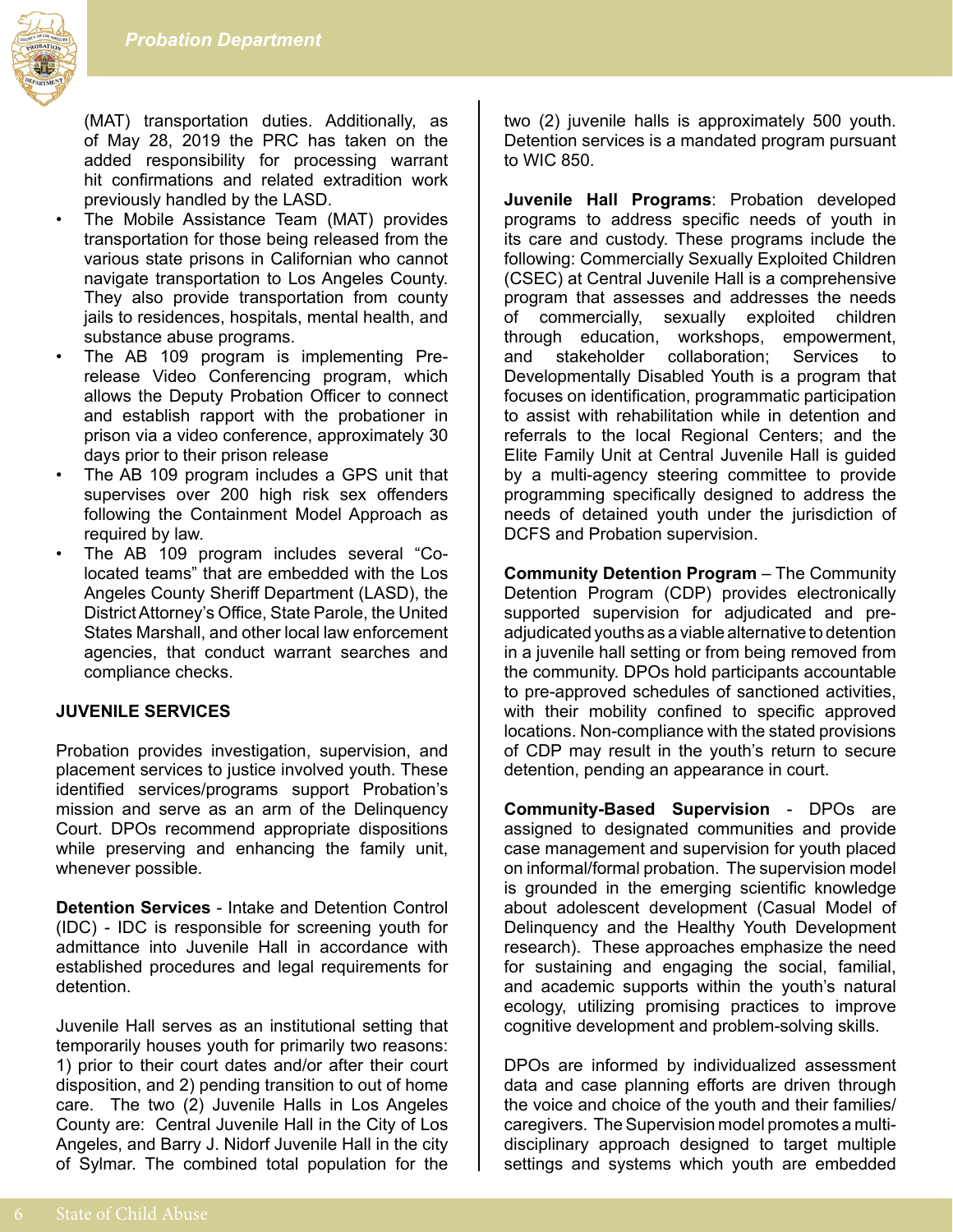

to increase family strengths, to promote academic success, while enhancing community protective factors.

**Dual Supervision** – WIC 241.1 (a) provides that whenever a youth appears to come within the description of both WIC Section 300 and Section 601 or 602, the child protective services department and the probation department shall determine which status will best serve the interests of the youth and the protection of society pursuant to a jointly developed written protocol.

 For youth who are placed under the Dual Jurisdiction of Delinquency and Dependency Courts, the Dual Supervision Unit provides targeted supervision in coordination with the Department of Children and Family Services to ensure coordination across systems for case planning, treatment services planning/delivery and case management. These efforts support enhanced access to appropriate services and placements with an emphasis on increasing access to lower levels of care and decreasing crossover to sole delinquency wardship. Juvenile Mental Health Court – Special Needs Court - Juvenile Mental Health Court – Special Needs Court is designated to initiate a comprehensive, judicially monitored program of individualized mental health treatment and rehabilitation services for youths who suffer from diagnosed mental disorders and/ or developmental disabilities. The focus is on the assessment and facilitation of treatment for youth through a Multi-Disciplinary Team (MDT) approach (Juvenile Court, Probation, Mental Health, Regional Center, School Liaison, and youth's counsel).

**Teen Court** - Teen Court offers an alternative sanction in the form of a diversion program for first time juvenile offenders in lieu of delinquency court proceedings. Teen court, overseen by Superior Court, consists of a volunteer judicial officer, a court coordinator (either a DPO or a Reserve DPO), and a jury composed of at least six peers. Probation collaborates with the court, other law enforcement agencies, schools, attorneys, and community-based organizations in this program.

**Drug Court** - Juvenile Drug Court is designed to provide an alternative to current juvenile justice proceedings. This program provides an integrated system of treatment for youth and parents through a Team approach (Juvenile Court, District Attorney, youth's counsel, School Liaison, and Treatment provider) aimed at reducing the youth's substance abuse and delinquent behavior. It includes regular court appearances before a designated Drug Court Judge and intensive supervision by Probation and the Treatment Provider.

**Intensive Gang Supervision Program** - This program provides intensive supervision of identified, high-risk gang affiliated probation youth, who actively participate in gang conflict, violence, and crime. The program supervises youth in order to develop/implement case planning and the delivery of treatment services, enforce accountability to court orders and collaborate with law enforcement, schools, and community-based agencies to reduce recidivism and protect the community.

**School-Based Supervision** - School-Based Supervision consists of programs at identified High School sites across the County of Los Angeles, within the five Supervisorial Districts. The programs and services are funded through the Juvenile Justice Crime Prevention Act (JJCPA) and are designed to provide a full spectrum of community-based services to probation youth and their families. The schoolbased program consists of DPOs who provide supervision and services that include individualized assessment, Strength-Based/Family-Centered case planning and management, educational advocacy, mediation (youth, family, and school), mentoring, attendance (daily and academic monitoring, family support and engagement. They work closely with parents/guardians and school officials in monitoring regular school attendance, behavior, and school performance as well as with all other terms of probation. The primary objective of these services is to increase the opportunity for probationers to achieve academic success, and to empower and support parents to become the primary change agent for their children.

#### **Early Intervention and Diversion Program** - **(EIDP)**

DPOs provides services through a collaborative partnership with the Department of Mental Health's contracted Community-Based (CBO) to first time offenders and their families countywide.

**Juvenile Day Reporting Centers (JDRC)** – The Program provides educational and supportive services to Probation youth at higher risk of out of home placement and/or probation violations, who could benefit from structured intervention and enrichment programs.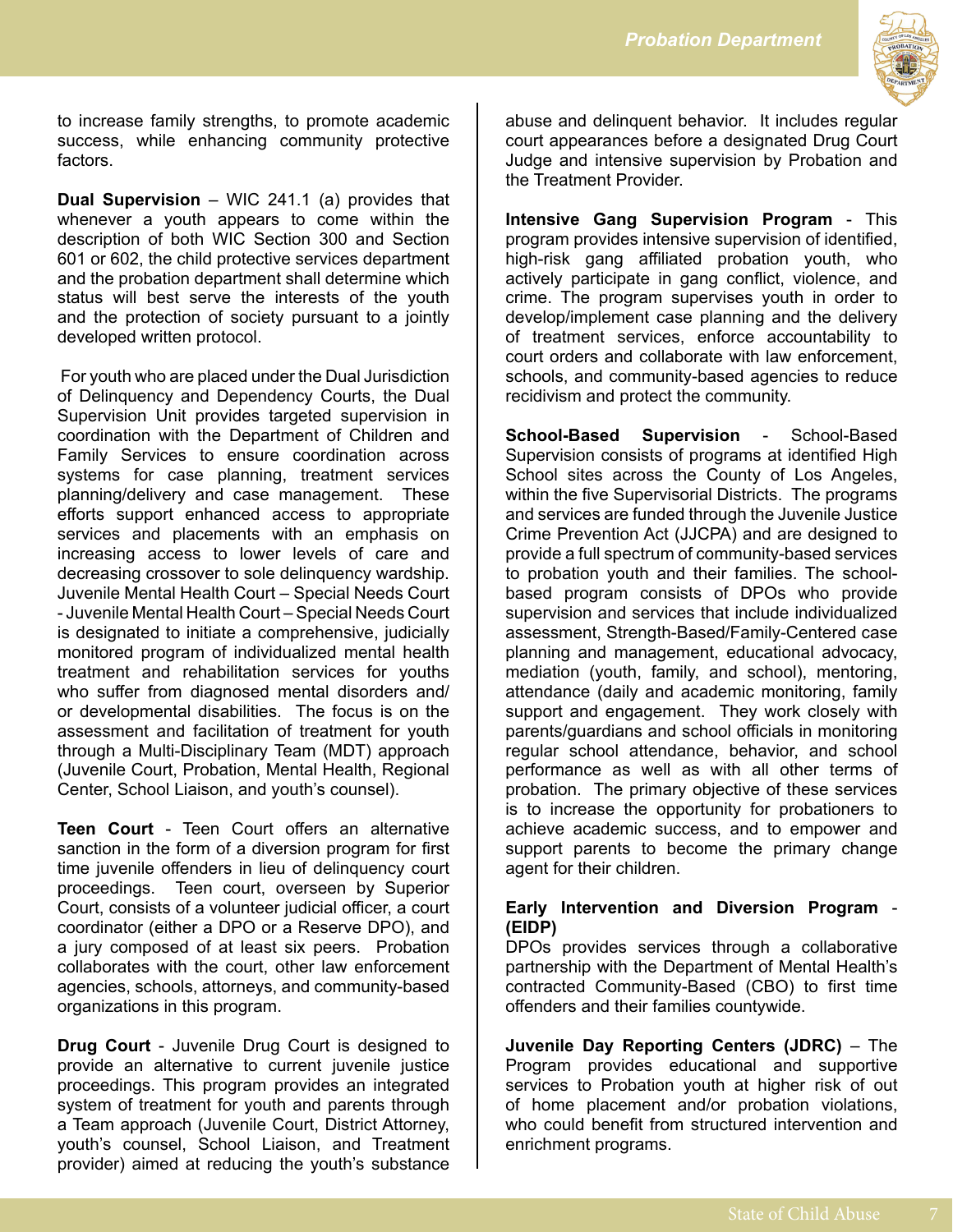

**Developmentally Delayed/Competency Unit**: DPOs provide administrative support for the Juvenile Field Developmental Disabilities protocols, designed to support service delivery to youth identified or suspected of having a developmental disability, detained in Juvenile Hall and/or residing in the community. DPOs also provide remediation services and supplemental report to court for youth involved in the Incompetent to Stand Trial process.

**Division of Juvenile Justice (DJJ) Supervision Program** - This Programs serves high-risk probationers transitioning from DJJ to County Probation supervision, under Delinquency Court jurisdiction. The Program focuses on transition services designed to support stabilization (includes possible housing, mental health and substance abuse treatment, job search/ placement, continued education/vocational training, etc.) and selfsufficiency in the community.

Juvenile Record Sealing Program: The program is designed to provide assistance to former probationers who desire to seal their juvenile records and provides administrative support to the Delinquency record sealing process. (amended in 2018 by AB 529) under Welfare and Institutions (WIC) Sections 781, 786, 786.5, and 793(c).

#### **RESIDENTIAL TREATMENT SERVICES**

Camp Community Placement (CCP) provides intensive intervention in a residential treatment setting. The goal of the program is to reunify the youth with their family, to reintegrate the youth into the community, and to assist the youth in achieving a productive crime free life. Probation camps provide structured work experience, vocational training, education, specialized tutoring, athletic activities, and various types of social enrichment. Additional programming is provided by CBOs and varies by camp as each camp is tailored to its population and purpose.

There are four (4) male camps, one (1) female camp, and one (1) co-ed camp that houses approximately 200 youth. Camp youth range in age between 13- 18 years, with an average stay of approximately six months and the average age of 16 years. Juvenile camps are a non-mandated, discretionary program pursuant to WIC 881.

**Camp Community Transition Program (CCTP)**  – CCTP provides after-care services for youth transitioning from camp back into their own

communities. The services begin prior to their release, followed by a 30 to 60-day intensively supervised transition period to ensure prompt school enrollment, community service and participation in selected programs provided by CBOs. Transitional plans include an emphasis on family participation.

#### **PLACEMENT SERVICES**

Probation's Placement Services Bureau (PSB) serves juvenile probationers whom the courts have ordered to be removed from home and suitably placed in either group homes, or in relative or nonrelative care. Generally, youth receive this type of dispositional order after less restrictive court sanctions have not resolved the identified issues. Youth are placed in environments best suited to meet their needs, which may include a smaller group home environment, a larger foster home facility, or a small family home. In 2019, there were approximately 900 Probation youth in placement. PSB is comprised of the following units:

**Placement Administrative Services (PAS)** – Placement Administrative Services provides administrative support services. PAS is critical in the initial placement of youth in foster care. PAS ensures appropriate processing of all necessary documentation to provide funding and services to youth from the time they are ordered to placement until the time the order is terminated, or the youth completes the placement program, or the youth is reunited with their family.

**Residential-Based Services (RBS)** – Placement DPOs are responsible for case management and monitoring the youth while in placement. They work with the youth and their families to identify areas of strength and risk to develop appropriate case plans to ensure prompt reunification and/or permanency. The work performed by RBS is mandated in large part through state and federal regulations, such as Division 31 of California Department of Social Services (CDSS).

**Prospective Authorization Utilization Review Unit (PAUR) and Out-Of-Home Screening Unit (OHS)** - This unit serves as the single point of contact for DPOs to clear all out-of-home placement recommendations prior to the submission of the report to the court. This unit also assists DPOs with receipt and processing of referrals for communitybased services (in lieu of out-of-home placement) such as Functional Family Therapy, Multi-Systemic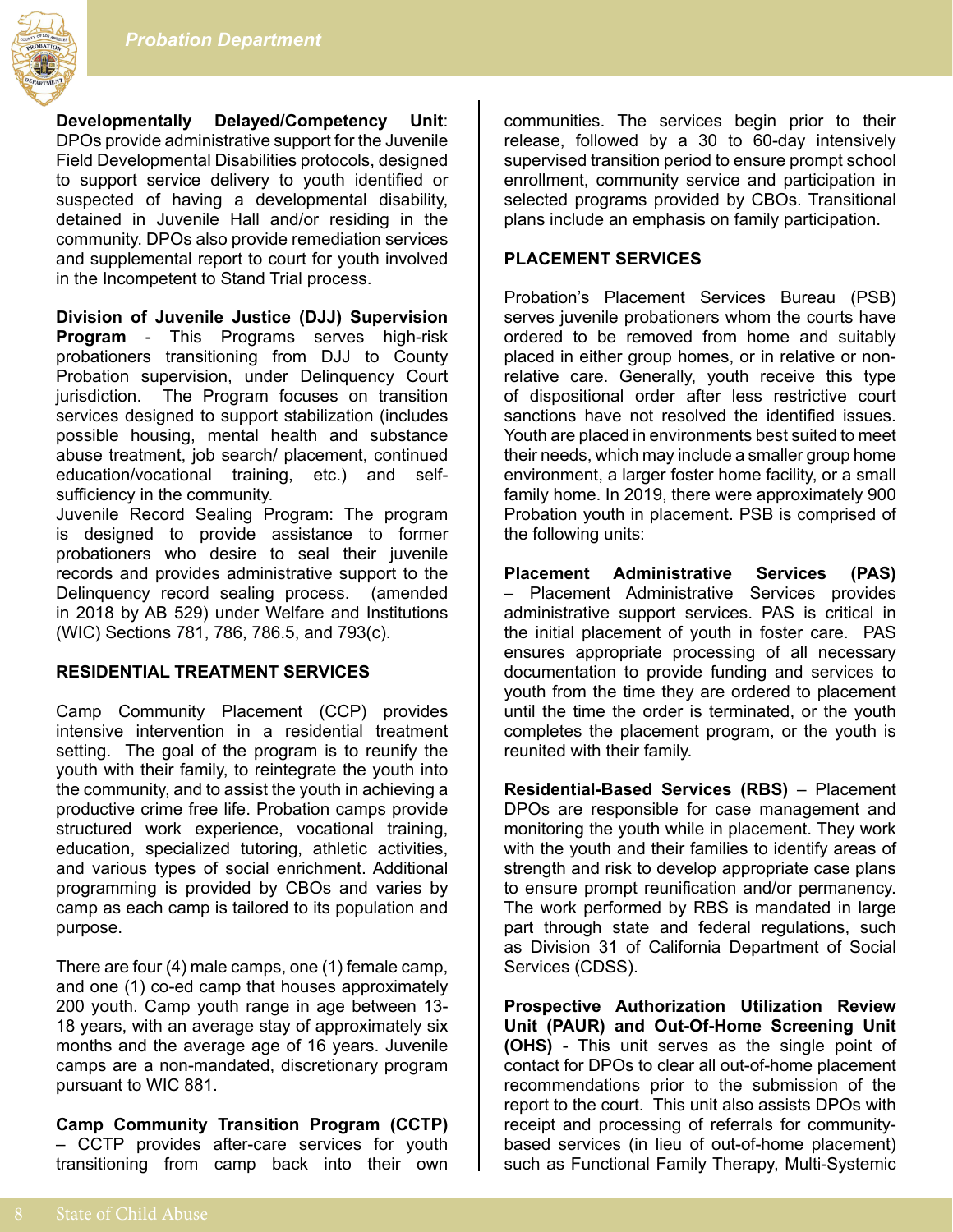

Therapy, Family Preservation and Functional Family Probation.

**Placement to Community Transition Services (PCTS)** – PCTS supports families as youth transition from out-of-home care settings and provides intensive in-home supervision and treatment services. PCTS also provides these services to youth ordered "Home on Probation" to prevent eventual out of home placement.

**Youth Development Services (YDS)** - DPOs coordinate Independent Living Plans (ILP) Services for eligible youth and assist with connecting ILPeligible youth with services, resources and support systems that emphasize independence and selfsufficiency through education and experiential learning.

**Transitional Jurisdiction/ Extended Foster Care (AB12)** - DPOs provide support to post-probation non-minor dependents by providing access to housing and resources. The DPOs coordinate employment and educational assistance, pro-social and life skill classes. Youth who are on a suitable placement order at the time they turn 18 years old and who complete their probation may remain in foster care until the age of 21 under a new jurisdiction known as Transition Jurisdiction pursuant to WIC 450.

**Placement Permanency and Quality Assurance (PPQA)** - This unit monitors PSB systems, including group homes to ensure the safety and stability of the youth while in an out-of-home care setting. PPQA is also responsible for permanency planning through Family Finding, Adoptions, and the Legal Guardianship processes.

#### **DOMESTIC MINOR SEX TRAFFICKING (DMST) PROGRAM**

Probation is at the forefront of addressing a population not previously viewed as victims. The development of the Domestic Minor Sex Trafficking (DMST) program demonstrates Probation's understanding and commitment to girls and boys who have been sexually exploited. In the past, law enforcement and other government agencies have viewed most of this population of domestically trafficked youth as teens who have independently made the choice to engage in the criminal act of prostitution.

Probation has been working collaboratively with

various committees, the courts, law enforcement, social service agencies, etc. to develop an effective prevention/intervention strategy for rehabilitative services for DCFS and Probation youth who are at risk or have been victims of sexual exploitation. Probation has had a paradigm shift in practice and mindset to view these children, not as criminals, but rather as victims.

Probation and the Los Angeles Superior Court partnered to provide referrals to specialized services for underage victims of sex trafficking. In 2011 Probation and the courts successfully applied for a Title II grant to fund the DMST program and a specialized court program - Succeeding Through Achievement and Resilience (STAR) Court. STAR Court is aimed at providing intervention and assistance to youth involved in human sex trafficking and to implement rehabilitation services for the victims.

In 2015, the Los Angeles County Law Enforcement First Responder Protocol for Commercially Sexually Exploited Children (CSEC) was developed by the Sheriff's Department, DCFS, Probation, DMH, DHS, and advocacy agencies. The protocol creates a system in which law enforcement officers can identify victims of sexual exploitation and work collaboratively with County agencies and communitybased organizations to avoid arrest, keep the youths safe and provide them with the services they need to escape exploitation. The protocol was implemented in mid-August 2015 in Long Beach and Compton in South Los Angeles. Throughout 2019, Probation and its partners continued to implement the protocol countywide, collect aggregate data, revise the Protocol as needed, assess the sufficiency of resources and report to the Board of Supervisors on the Protocol.

#### **SELECTED FINDINGS**

The data presented for adults were collected from Probation's Adult Probation System (APS). The data presented for juveniles were collected from the Juvenile Automated Index (JAI) system.

Overall, the number of adult referrals decreased from 2016 to 2019 by 10.9%, 459 to 409 (Figure 1). The most significant changes were increases in severe neglect, 57.1%; 7 to 11. Whereas exploitation referrals from 2018 to 2019, had increased by 33.3%; 15 to 20. The adult referrals for physical abuse decreased by 100% from 2018 to 2019, 1 to 0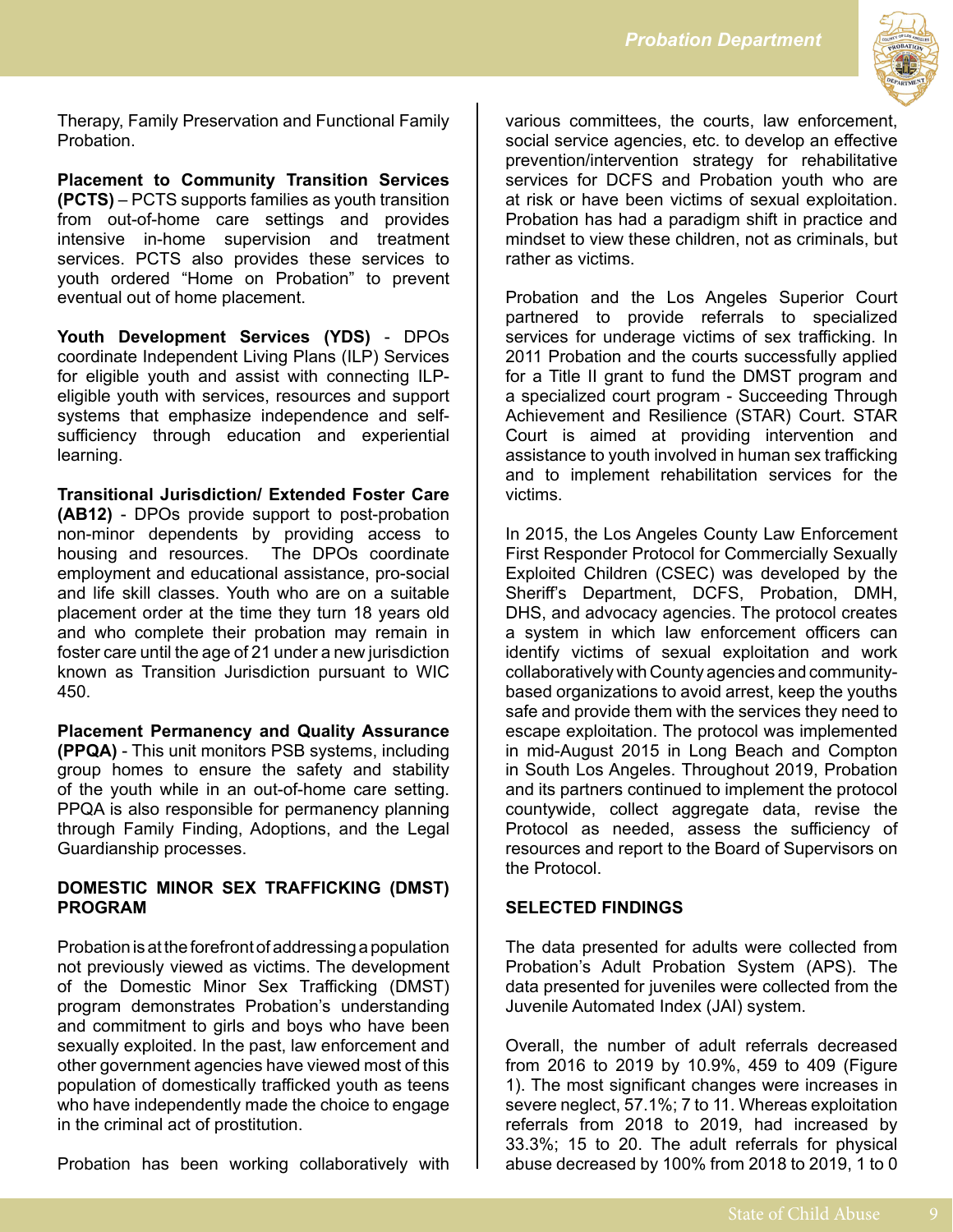

referrals. Most noteworthy is the total number of adult referrals in 2019 remains on the decline from 2013 to 2019 from 497 to 409 (Figure 2). Nonetheless, sexual abuse continues to be the number one offense for adult referrals: 373 of the 409, or 91.2% of total cases referred to Probation were for sexual abuse.

The number of juvenile referrals decreased from 2016 to 2017 by 6.93%, 202 to 188; increased from 2017 to 2018 by 7.9%, 188 to 203; increased from 2018 to 2019 by 26.6% (Figure 12). The increases were reflected in the referrals for general neglect, physical abuse, and sexual abuse. Referrals for sexual abuse increased significantly by 26.42%, from 159 to 201 referrals. There was a significant increase in referrals for severe neglect by 300%, from 2 to 8 referrals. Juvenile referrals for child offenses in 2019 increased from the previous year of 2019 from 203-257 (Figure 13). Furthermore, like the adult population, sexual abuse continues to be the number one child abuse offense for juvenile referrals: 201 of 257, or 78.2% of total cases referred to Probation were for sexual abuse. (Figure 13).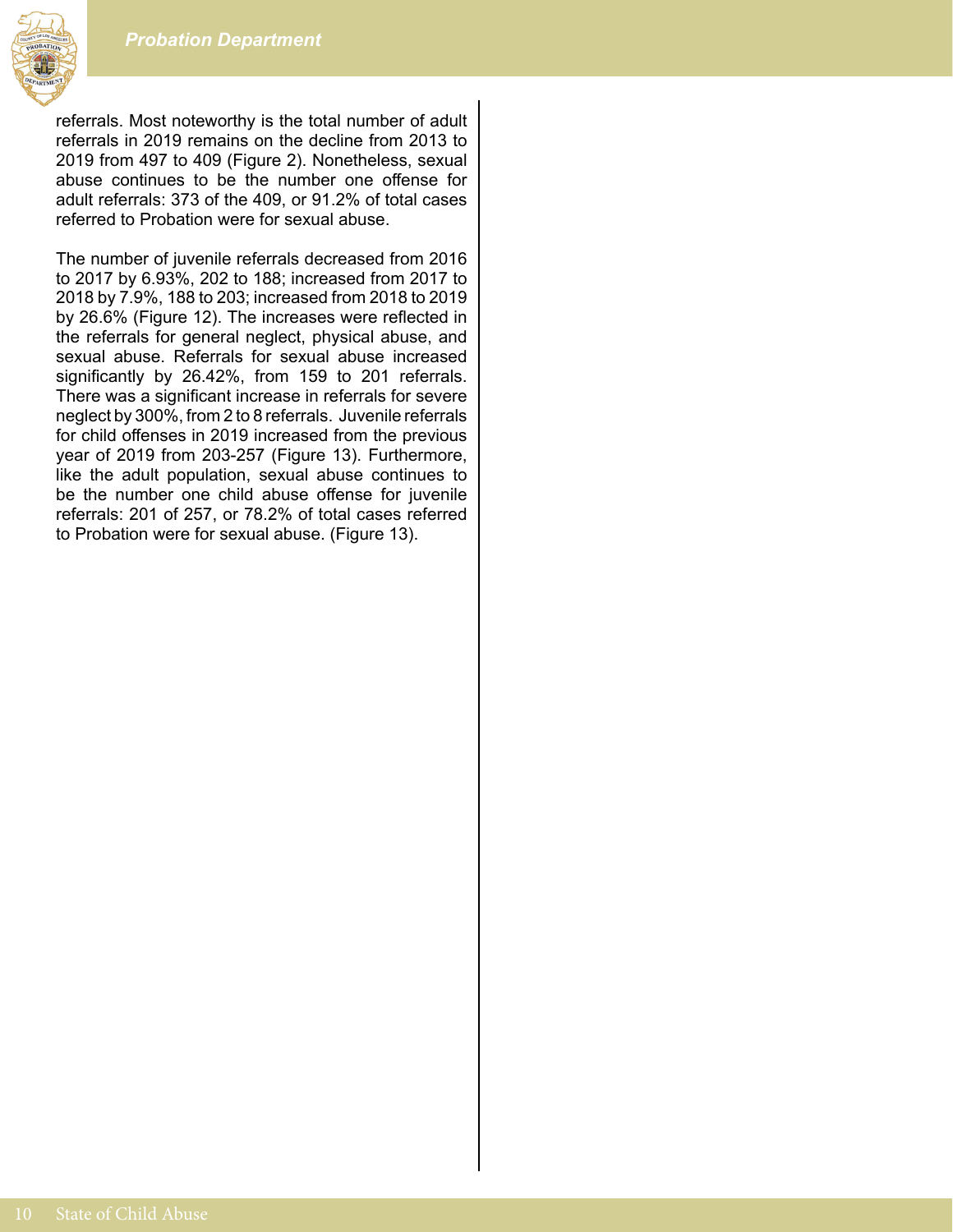

## **ADULT REFERRALS 2016 - 2019 BY TYPE**

|                 | <b>PERCENTAGE OF CHANGE</b> |     | 2017 | 2018 | 2019 | <b>TYPE</b>                      |
|-----------------|-----------------------------|-----|------|------|------|----------------------------------|
| NO CHANGE       |                             |     | O    |      | 0    | <b>CARETAKER ABSENCE</b>         |
| <b>INCREASE</b> | 33.3%                       | 10  | 24   | 15   | 20   | <b>EXPLOITATION</b>              |
| <b>INCREASE</b> | 400%                        |     | 9    |      |      | <b>GENERAL NEGLECT</b>           |
| <b>DECREASE</b> | 100%                        |     |      |      | 0    | <b>PHYSICAL ABUSE</b>            |
| <b>INCREASE</b> | 57.1%                       | 15  | 17   |      | 11   | <b>SEVERE NEGLECT</b>            |
| <b>INCREASE</b> | 4.5%                        | 423 | 405  | 357  | 373  | <b>SEXUAL ABUSE</b>              |
| <b>DECREASE</b> | 10.9%                       | 459 | 455  | 381  | 409  | <b>OVERALL FROM 2016 TO 2019</b> |

**Figure 2**

## **ADULT REFERRALS 2013 - 2019 BY TYPE**

| <b>OFFENSE TYPE</b>      | 2013 | 2014                     | 2015                     | 2016 | 2017 | 2018 | 2019 |  |
|--------------------------|------|--------------------------|--------------------------|------|------|------|------|--|
| <b>CARETAKER ABSENCE</b> |      |                          | $\overline{\phantom{0}}$ |      | υ    |      |      |  |
| <b>EXPLOITATION</b>      | 10   | 20                       | 14                       | 10   | 24   | 15   | 20   |  |
| <b>GENERAL NEGLECT</b>   |      | 8                        |                          | Ο    | 9    |      |      |  |
| <b>PHYSICAL ABUSE</b>    |      | $\overline{\phantom{0}}$ |                          |      | 0    |      |      |  |
| <b>SEVERE NEGLECT</b>    | 13   | 13                       |                          | 15   | 17   |      |      |  |
| <b>SEXUAL ABUSE</b>      | 465  | 489                      | 507                      | 423  | 405  | 357  | 373  |  |
| <b>OVERALL TOTALS</b>    | 497  | 530                      | 539                      | 459  | 455  | 381  | 409  |  |
|                          |      |                          |                          |      |      |      |      |  |

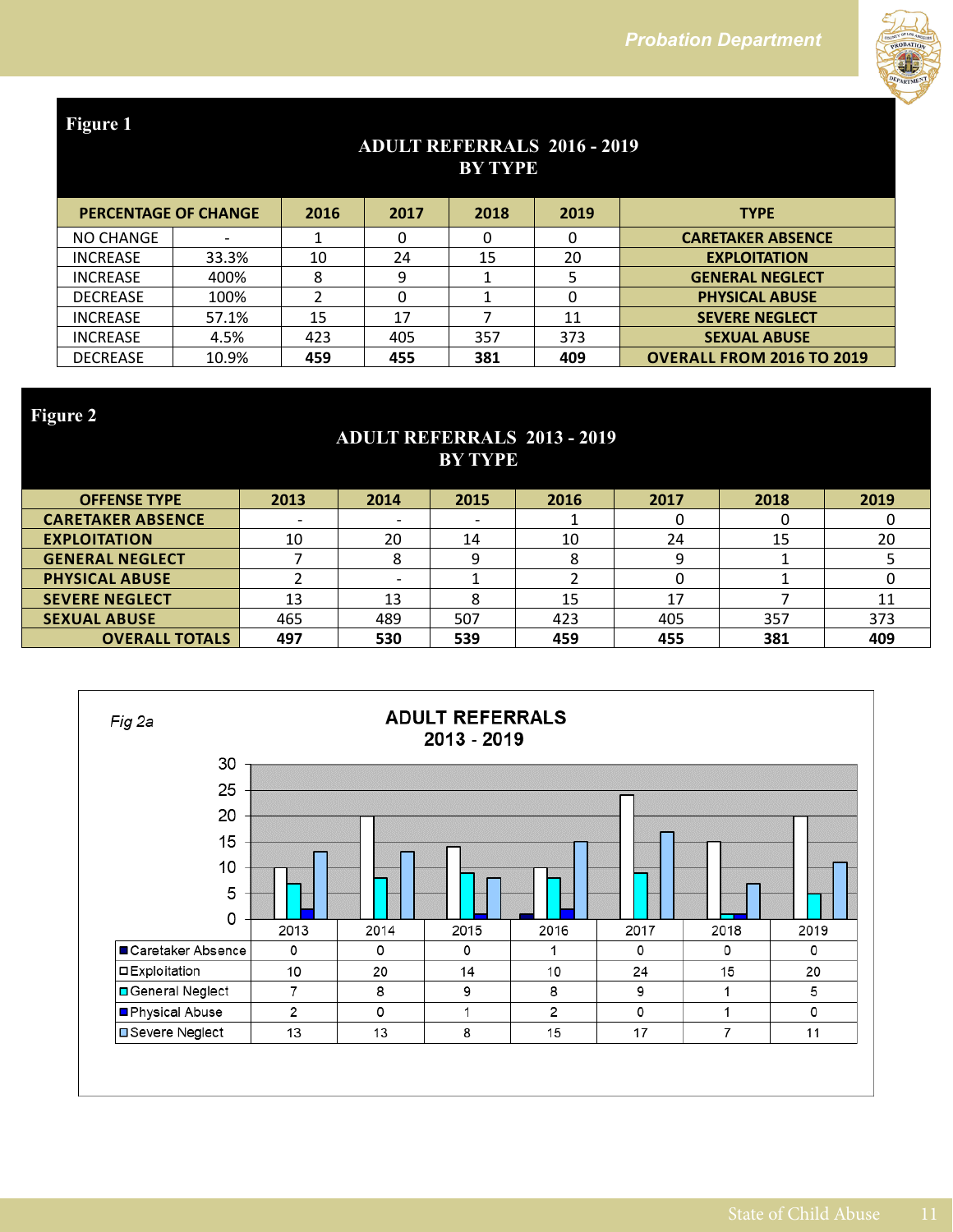



#### **ADULT REFERRALS 2016 - 2019 BY AGE**

|                 | <b>PERCENTAGE OF CHANGE</b> |     | 2017 | 2018 | 2019 | <b>AGE OF ADULT</b><br><b>OFFENDER</b> |
|-----------------|-----------------------------|-----|------|------|------|----------------------------------------|
| <b>DECREASE</b> | 70%                         | 11  | 10   | 10   | 3    | under age 20                           |
| <b>DECREASE</b> | 23.8%                       | 59  | 47   | 42   | 32   | $20 - 24$                              |
| <b>INCREASE</b> | 41.9%                       | 51  | 59   | 31   | 44   | 25-29                                  |
| <b>INCREASE</b> | 44.2%                       | 51  | 59   | 49   | 62   | 30-34                                  |
| <b>INCREASE</b> | 6.4%                        | 73  | 78   | 47   | 50   | 35-39                                  |
| <b>INCREASE</b> | 22.5%                       | 56  | 49   | 40   | 49   | 40-44                                  |
| <b>DECREASE</b> | 15.2%                       | 48  | 38   | 46   | 39   | 45-49                                  |
| <b>INCREASE</b> | 12.1%                       | 110 | 115  | 116  | 130  | 50 and over                            |

## **Figure 4**

#### **ADULT REFERRALS 2016 - 2019 BY ETHNICITY**

| <b>ETHNICITY</b>              | 2019 | 2018 | 2016 | 2015 | <b>PERCENTAGE OF CHANGE</b> |                 |
|-------------------------------|------|------|------|------|-----------------------------|-----------------|
| <b>AFRICAN AMERICAN</b>       | 41   | 30   | 55   | 48   | 36.7%                       | <b>INCREASE</b> |
| <b>ASIAN/PACIFIC ISLANDER</b> | 6    | 4    |      | 12   | 50%                         | <b>INCREASE</b> |
| LATINO                        | 303  | 278  | 247  | 281  | 8.9%                        | <b>INCREASE</b> |
| <b>WHITE</b>                  | 45   | 43   | 76   | 38   | 4.7%                        | <b>INCREASE</b> |
| <b>OTHER</b>                  | 8    | 14   | 15   |      | 42.9%                       | <b>DECREASE</b> |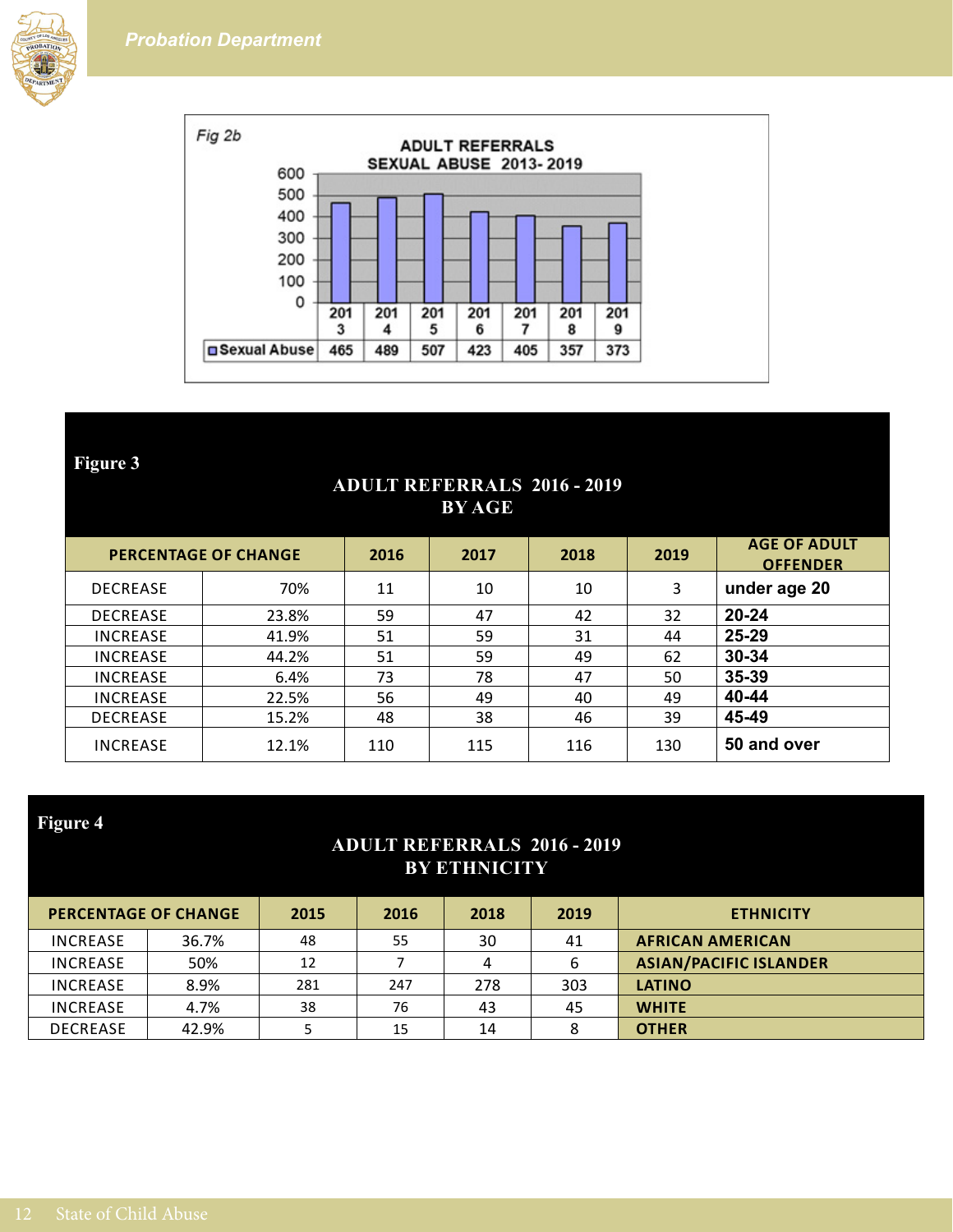

## **ADULT REFERRALS 2019 BY AGE & ETHNICITY**

| <b>ETHNICITY</b>     | <b>UNDER</b><br>20 | $20 - 24$ | $25 - 29$ | $30 - 34$ | $35 - 39$ | $40 - 44$ | 45-49 | $50 - 50 +$ | <b>TOTAL</b> |
|----------------------|--------------------|-----------|-----------|-----------|-----------|-----------|-------|-------------|--------------|
| <b>AFRICAN AMER</b>  |                    |           |           |           |           |           |       |             | 41           |
| <b>ASIAN/PAC ISL</b> |                    |           |           |           |           |           |       |             | 6            |
| <b>LATINO</b>        |                    | 23        | 31        | 48        | 36        | 43        | 30    | 84          | 303          |
| <b>WHITE</b>         |                    |           |           | 4         | 8         | 4         |       | 20          | 45           |
| <b>OTHER</b>         |                    |           |           | n         |           |           |       |             | 8            |
| <b>UNKNOWN</b>       |                    |           |           |           |           |           |       |             | 6            |
| <b>TOTAL</b>         |                    | 32        | 44        | 62        | 50        | 49        | 39    | 130         | 409          |
| <b>PERCENT</b>       | 0.7%               | 7.8%      | 10.7%     | 15.1%     | 12.2%     | 11.9%     | 9.5%  | 31.7%       | 100%         |

## **Figure 6**

#### **ADULT REFERRALS 2016 - 2019 BY AREA OFFICE AND GENDER**

|                                                     | 2016        |               | 2017        |               | 2018                     |                          |                          | 2019          |
|-----------------------------------------------------|-------------|---------------|-------------|---------------|--------------------------|--------------------------|--------------------------|---------------|
| <b>AREA OFFICE</b>                                  | <b>MALE</b> | <b>FEMALE</b> | <b>MALE</b> | <b>FEMALE</b> | <b>MALE</b>              | <b>FEMALE</b>            | <b>MALE</b>              | <b>FEMALE</b> |
| <b>ANTELOPE VALLEY</b>                              | 14          | $\mathbf{1}$  | 38          | 5             | 26                       | $\mathfrak{p}$           | 16                       | $\mathcal{P}$ |
| <b>CENTRAL ADULT</b><br><u>INVESTIGATIONS (CAI)</u> | 120         | 8             | 103         | 8             | 85                       | $\mathbf{1}$             | 107                      | 7             |
| <b>EAST SAN FERNANDO</b><br><b>VALLEY</b>           | 65          | 3             | 62          | 2             | 57                       | 2                        | 89                       | 0             |
| <b>FOOTHILL</b>                                     | 8           |               | 8           | <sup>n</sup>  | 6                        | U                        | 4                        | ∩             |
| <b>HARBOR</b>                                       | 30          |               | 34          |               | 22                       |                          | 23                       | ∩             |
| <b>LONG BEACH</b>                                   | 22          | <sup>0</sup>  | 17          | ◢             | 12                       | U                        | 15                       | <sup>n</sup>  |
| <b>POMONA VALLEY</b>                                | 76          |               | 72          | C             | 71                       | C                        | 65                       |               |
| <b>PRETRIAL</b>                                     | ц           | ŋ             |             |               | $\overline{\phantom{0}}$ | $\overline{\phantom{0}}$ | $\overline{\phantom{a}}$ |               |
| <b>RIO HONDO</b>                                    | 29          | $\Omega$      | 26          | C             | 46                       | 4                        | 44                       |               |
| <b>SAN GABRIEL VALLEY</b>                           | 26          | $\Omega$      | 12          | C.            | д                        | <sup>n</sup>             | 8                        | ∩             |
| <b>SANTA MONICA</b>                                 | 18          |               | 12          | 6             | Δ                        | U                        | Б                        |               |
| <b>SOUTH CENTRAL</b>                                | 27          |               | 40          | C             | 34                       |                          | 18                       |               |
| <b>TOTAL</b>                                        | 441         | 18            | 424         | 31            | 368                      | 13                       | 394                      | 15            |

| Figure 7                                 |                        |                |                 |                |              |  |  |  |  |  |
|------------------------------------------|------------------------|----------------|-----------------|----------------|--------------|--|--|--|--|--|
| <b>ADULT AND JUVENILE REFERRALS 2019</b> |                        |                |                 |                |              |  |  |  |  |  |
|                                          | <b>BY TYPE</b>         |                |                 |                |              |  |  |  |  |  |
| <b>OFFENSE TYPE</b>                      | <b>ADULT</b>           | <b>PERCENT</b> | <b>JUVENILE</b> | <b>PERCENT</b> | <b>TOTAL</b> |  |  |  |  |  |
| <b>EXPLOITATION</b>                      | 20                     | 4.3%           | 25              | 9.7%           | 45           |  |  |  |  |  |
| <b>GENERAL NEGLECT</b>                   | 5                      | 0.1%           | 2               | 0.7%           |              |  |  |  |  |  |
| <b>PHYSICAL ABUSE</b>                    |                        | $0\%$          | 21              | 8.1%           | 21           |  |  |  |  |  |
| <b>SEVERE NEGLECT</b>                    | 11                     | 2.4%           | 8               | 3.1%           | 9            |  |  |  |  |  |
| <b>SEXUAL ABUSE</b>                      | 373                    | 81.9%          | 201             | 78.2%          | 574          |  |  |  |  |  |
| 712<br>455<br>257<br><b>TOTAL</b>        |                        |                |                 |                |              |  |  |  |  |  |
| <b>PERCENT</b>                           | 36.1%<br>100%<br>63.9% |                |                 |                |              |  |  |  |  |  |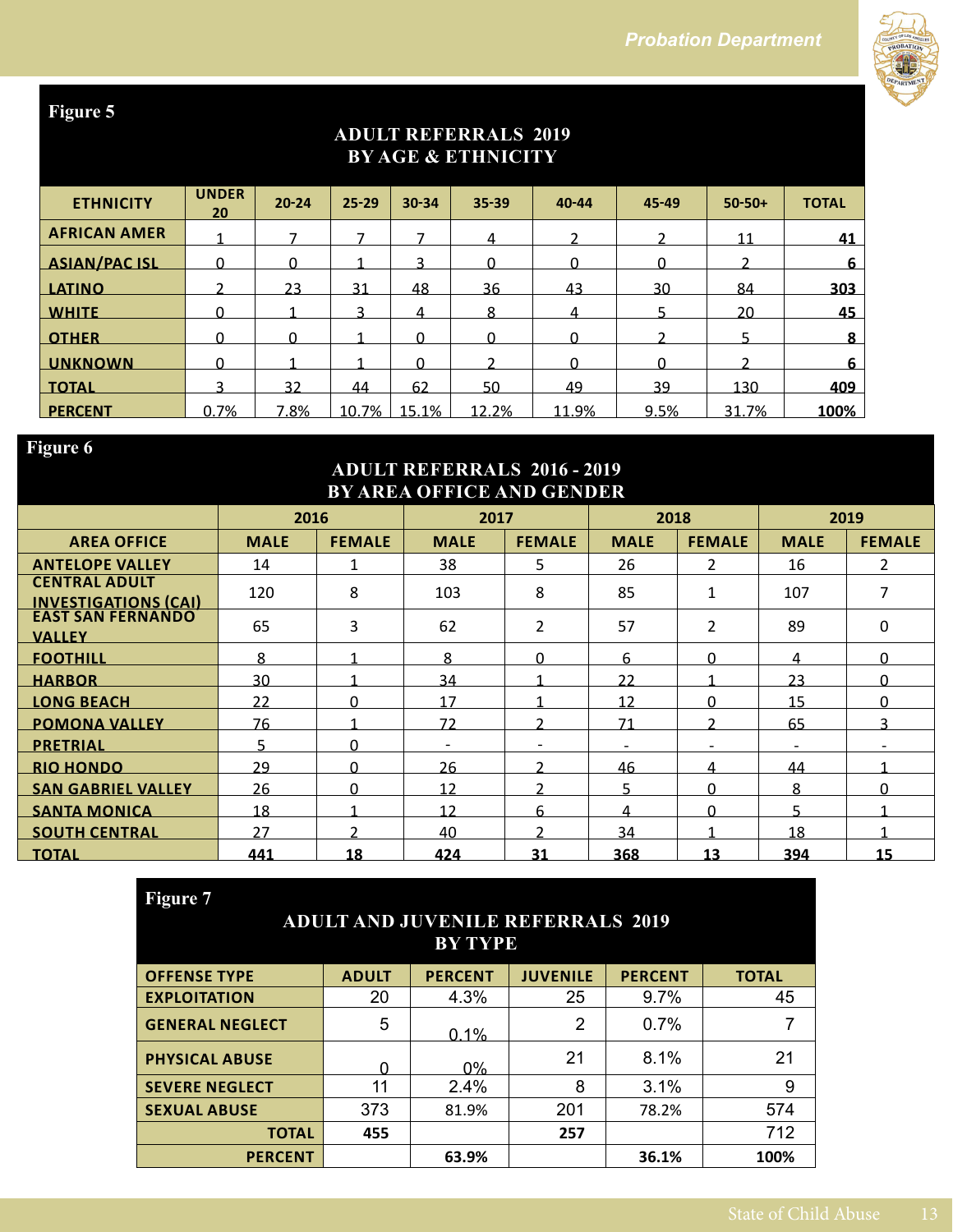

#### **ACTIVE ADULT SUPERVISION 2019 BY AGE AND ETHNICITY ETHNICITY UNDER 20 20-24 25-29 30-34 35-39 40-44 45-49 50-50+ TOTAL AFRICAN AMER** 1 14 30 29 32 23 18 104 251 **AMER INDIAN** 0 0 0 0 0 0 0 0 0 **ASIAN/PAC ISL** 0 5 5 5 5 5 5 5 36<br>**LATINO** 2 57 96 84 66 40 47 138 530 **LATINO** 2 57 96 84 66 40 47 138 530 **WHITE** 1 14 21 38 33 31 27 131 296 **OTHER** 0 1 5 5 8 7 5 15 46 <mark>UNKNOWN</mark> 0 6 7 9 8 7 2 8 47 **TOTAL 4 97 164 170 152 114 104 401 1,206**

## **ACTIVE ADULT SUPERVISION 2019 BY ETHNICITY**

**PERCENT 0.33% 8.0% 13.6% 14.1% 12.6% 9.5% 8.6% 33.3% 100%**

| <b>ETHNICITY</b>              | <b>TOTAL</b> | <b>PERCENT</b> |
|-------------------------------|--------------|----------------|
| <b>AFRICAN AMERICAN</b>       | 251          | 20.8%          |
| <b>AMERICAN INDIAN</b>        |              | 0              |
| <b>ASIAN/PACIFIC ISLANDER</b> | 36           | 2.9%           |
| <b>LATINO</b>                 | 530          | 43.9%          |
| <b>WHITE</b>                  | 296          | 24.5%          |
| <b>OTHER</b>                  | 46           | 3.8%           |
| <b>UNKNOWN</b>                | 47           | 3.8%           |
| <b>TOTAL</b>                  | 1206         | 100%           |

## **Figure 10**

#### **ADULT CHILD THREAT WORKLOAD 2013 - 2019 BY AREA OFFICE**

| <b>AREA OFFICE</b>                        | 2013 | 2014 | 2015     | 2016 | 2017 | 2018 | 2019     |
|-------------------------------------------|------|------|----------|------|------|------|----------|
| <b>ANTELOPE VALLEY</b>                    | 84   | 91   | 94       | 101  | 98   | 96   | 99       |
| <b>CENTINELA</b>                          | 123  | 124  | 108      | 95   | 106  | 107  | 100      |
| <b>CRENSHAW</b>                           | 170  | 186  | 159      | 179  | 164  | 180  | 162      |
| <b>EAST LOS ANGELES</b>                   | 47   | 53   | 48       | 44   | 42   | 43   | 54       |
| <b>EAST SAN FERNANDO</b><br><b>VALLEY</b> | 143  | 145  | 139      | 139  | 131  | 154  | 158      |
| <b>FIRESTONE</b>                          | 79   | 88   | 88       | 100  | 92   | 85   | 79       |
| <b>FOOTHILL</b>                           | 49   | 58   | 67       | 66   | 64   | 57   | 58       |
| <b>HARBOR</b>                             | 39   | 46   | 39       | 43   | 48   | 44   | 37       |
| <b>LONG BEACH</b>                         | 95   | 82   | 90       | 94   | 85   | 83   | 82       |
| <b>POMONA VALLEY</b>                      | 97   | 88   | 82       | 72   | 67   | 65   | 56       |
| <b>RIO HONDO</b>                          | 89   | 92   | 77       | 67   | 69   | 76   | 70       |
| <b>RIVERVIEW</b>                          | 0    | 0    | $\Omega$ | 1    | 1    | 1    | $\Omega$ |
| <b>SAN GABRIEL VALLEY</b>                 | 79   | 82   | 83       | 79   | 88   | 83   | 99       |
| <b>SANTA MONICA</b>                       | 69   | 55   | 51       | 60   | 49   | 43   | 56       |
| <b>SOUTH CENTRAL</b>                      | 54   | 44   | 43       | 36   | 71   | 58   | 62       |
| <b>VALENCIA</b>                           | 24   | 25   | 25       | 28   | 31   | 34   | 34       |
| <b>TOTALS</b>                             | 1241 | 1259 | 1193     | 1204 | 1206 | 1209 | 1206     |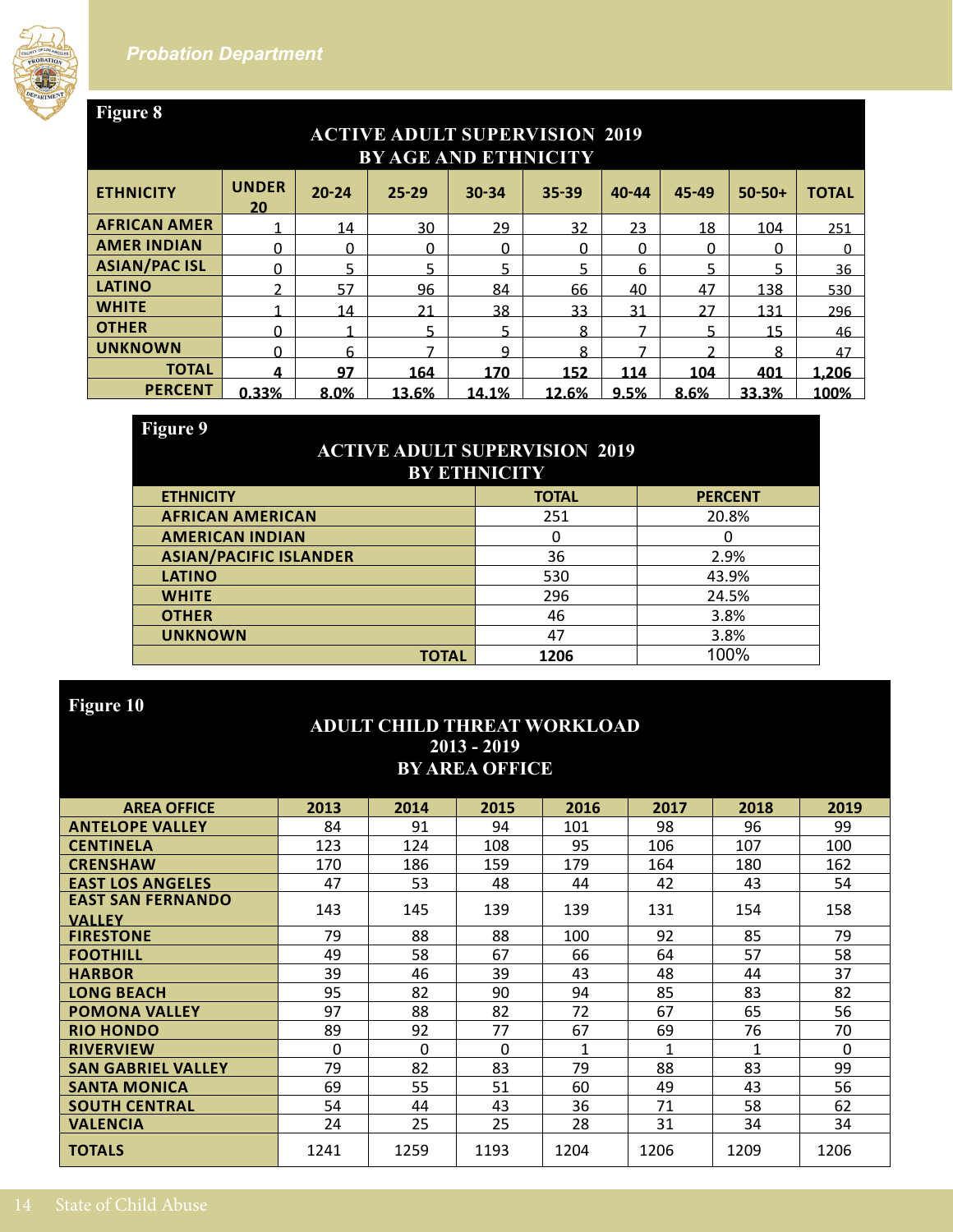

## **ADULT AND JUVENILE REFERRALS 2019 RESULTING IN GRANTS OF PROBATION**

| <b>AREA OFFICE</b>                       | <b>ADULTS</b> | <b>JUVENILES</b> | <b>TOTALS</b> |
|------------------------------------------|---------------|------------------|---------------|
| <b>ANTELOPE VALLEY</b>                   |               |                  | <u>ว</u>      |
| <b>CENTRAL ADULT INVESTIGATION</b>       |               |                  |               |
| <b>CENTINELA</b>                         |               | っ                |               |
| <b>CRENSHAW</b>                          |               | Δ                | q             |
| <b>EAST LOS ANGELES</b>                  |               |                  |               |
| <b>EAST SAN FERNANDO VALLEY</b>          |               | ጸ                | q             |
| <b>FIRESTONE</b>                         |               |                  |               |
| <b>FOOTHILL</b>                          |               |                  |               |
| <b>HARBOR</b>                            |               |                  |               |
| <b>LONG BEACH</b>                        |               |                  |               |
| <b>NORTHEAST JUVENILE JUSTICE CENTER</b> |               |                  |               |
| <b>POMONA VALLEY</b>                     |               |                  |               |
| <b>RIO HONDO</b>                         |               |                  | ς             |
| <b>RIVERVIEW</b>                         |               |                  |               |
| <b>SAN GABRIEL VALLEY</b>                |               |                  | ว             |
| <b>SANTA MONICA</b>                      |               |                  |               |
| <b>SOUTH CENTRAL</b>                     |               | 6                | a             |
| <b>VALENCIA</b>                          |               |                  |               |
| <b>TOTALS</b>                            | 31            | 41               |               |
| <b>PERCENT</b>                           | 32.2%         | 47.8%            | 100%          |

Of the 409 Child Abuse referrals received by the Adult Bureau in 2019, 31 resulted in a court ordered grant of formal probation. The adult defendants not placed on formal probation may have been sentenced to state prison, county jail, placed on informal probation to the court, found not guilty or had their cases dismissed.

Of the 257 Juvenile Child Abuse offense referrals received by the Juvenile Bureau in 2019, 41 offenses resulted in a disposition of probation supervision. Juveniles not placed on probation may have been sentenced to the California Department of Corrections & Rehabilitation, Division of Juvenile Justice (DJJ), found Unfit (referred to adult criminal court), sentenced to Camp Community Placement, had their cases rejected by the District Attorney, transferred out of county, or closed.

| Figure 12<br><b>JUVENILE REFERRALS 2016 - 2018</b><br><b>BY TYPE</b> |       |      |      |      |      |                                  |  |  |
|----------------------------------------------------------------------|-------|------|------|------|------|----------------------------------|--|--|
| <b>PERCENTAGE OF CHANGE</b>                                          |       | 2016 | 2017 | 2018 | 2019 | <b>TYPE OF ABUSE/NEGLECT</b>     |  |  |
| <b>INCREASE</b>                                                      | 47%   | 24   | 18   | 17   | 25   | <b>EXPLOITATION</b>              |  |  |
| <b>INCREASE</b>                                                      | 100%  |      | ∍    |      |      | <b>GENERAL NEGLECT</b>           |  |  |
| <b>DECREASE</b>                                                      | 12.5% | 12   | 23   | 24   | 21   | <b>PHYSICAL ABUSE</b>            |  |  |
| <b>INCREASE</b>                                                      | 300%  | 10   | 10   |      | 8    | <b>SEVERE NEGLECT</b>            |  |  |
| <b>INCREASE</b>                                                      | 26.4% | 154  | 135  | 159  | 201  | <b>SEXUAL ABUSE</b>              |  |  |
| <b>INCREASE</b>                                                      | 26.6% | 202  | 188  | 203  | 257  | <b>OVERALL FROM 2016 TO 2019</b> |  |  |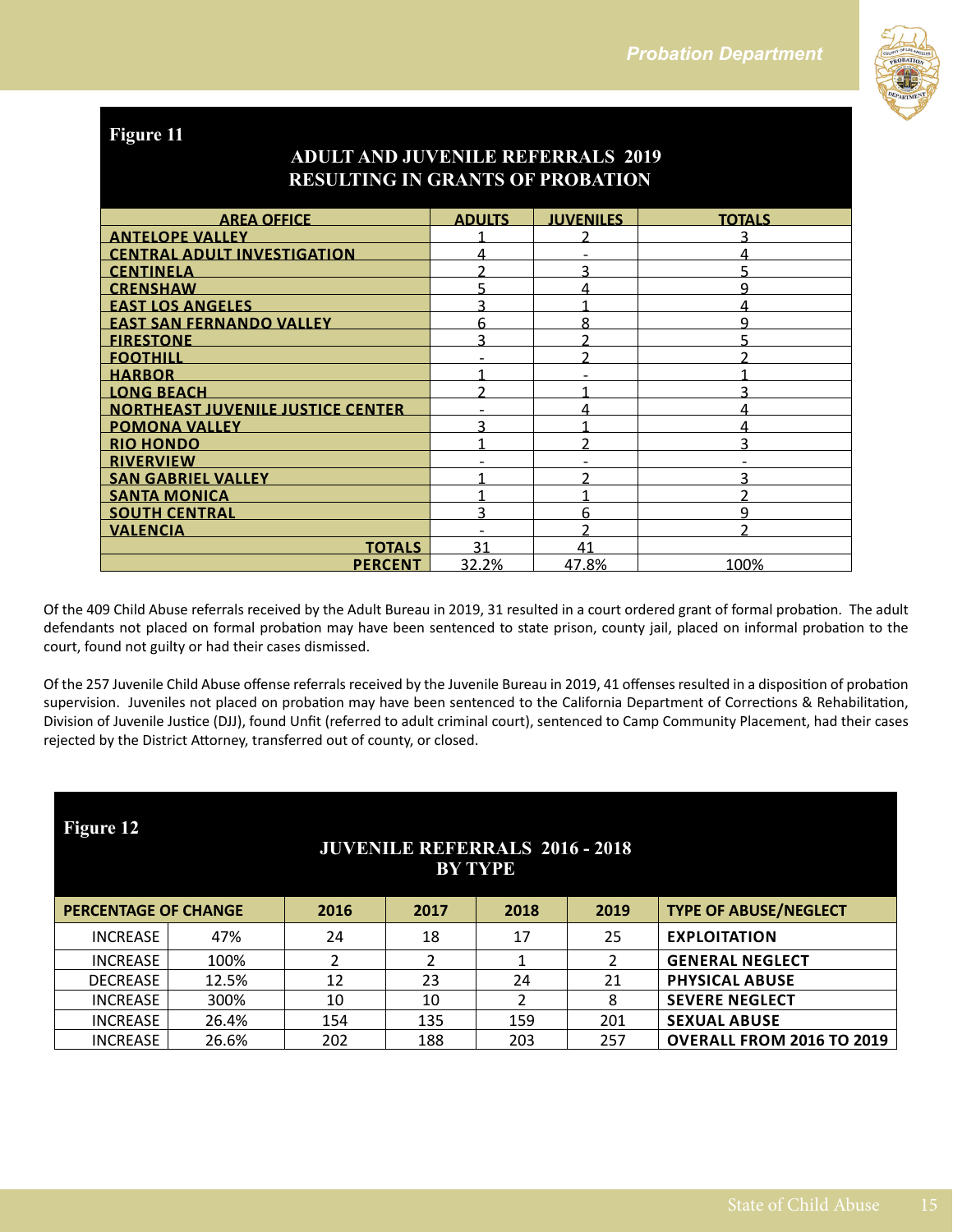

## **JUVENILE REFERRALS 2013 - 2019 BY TYPE**

| <b>TYPE</b>            | 2013 | 2014 | 2015 | 2016 | 2017 | 2018 | 2019 |
|------------------------|------|------|------|------|------|------|------|
| <b>EXPLOITATION</b>    | 13   | 18   | 23   | 24   | 18   | 17   | 25   |
| <b>GENERAL NEGLECT</b> |      |      |      |      |      |      |      |
| <b>PHYSICAL ABUSE</b>  |      | 17   | 16   | 12   | 23   | 24   | 21   |
| <b>SEVERE NEGLECT</b>  | 14   | 14   | 16   | 10   | 10   |      | 8    |
| <b>SEXUAL ABUSE</b>    | 399  | 328  | 230  | 154  | 135  | 159  | 201  |
| <b>OVERALL TOTALS</b>  | 438  | 378  | 287  | 202  | 188  | 203  | 257  |

**Figure 14 JUVENILE REFERRALS 2016 - 2019 BY AGE PERCENTAGE OF CHANGE 2016 2017 2018 2019 AGE OF JUVENILES** DECREASE 50% 5 6 2 1 **UNDER 11** DECREASE 62.5% 4 6 8 3 **11** DECREASE 23.08% 19 8 13 10 **12** DECREASE 16.67% 14 25 24 20 **13** INCREASE 30.8% 27 32 26 34 **14** DECREASE 42.3% 37 18 26 15 **15** INCREASE 18.9% 37 39 37 44 **16** INCREASE 8.3% 34 29 36 39 **17** INCREASE 112.9% 25 25 31 66 **18+**

| <b>Figure 15</b><br><b>JUVENILE REFERRALS 2016 - 2019</b><br><b>BY ETHNICITY</b> |       |      |      |      |      |                               |  |  |  |
|----------------------------------------------------------------------------------|-------|------|------|------|------|-------------------------------|--|--|--|
| <b>PERCENTAGE OF CHANGE</b>                                                      |       | 2016 | 2017 | 2018 | 2019 | <b>TYPE OF ABUSE/NEGLECT</b>  |  |  |  |
| <b>INCREASE</b>                                                                  | 2.94% | 35   | 28   | 34   | 35   | <b>AFRICAN AMERICAN</b>       |  |  |  |
| <b>DECREASE</b>                                                                  | 50%   |      |      |      |      | <b>ASIAN/PACIFIC ISLANDER</b> |  |  |  |
| <b>INCREASE</b>                                                                  | 36.6% | 137  | 135  | 134  | 183  | <b>LATINO</b>                 |  |  |  |
| <b>INCREASE</b>                                                                  | 3.5%  | 22   | 18   | 29   | 30   | <b>WHITE</b>                  |  |  |  |
| <b>INCREASE</b>                                                                  | 100%  |      |      |      |      | <b>OTHER</b>                  |  |  |  |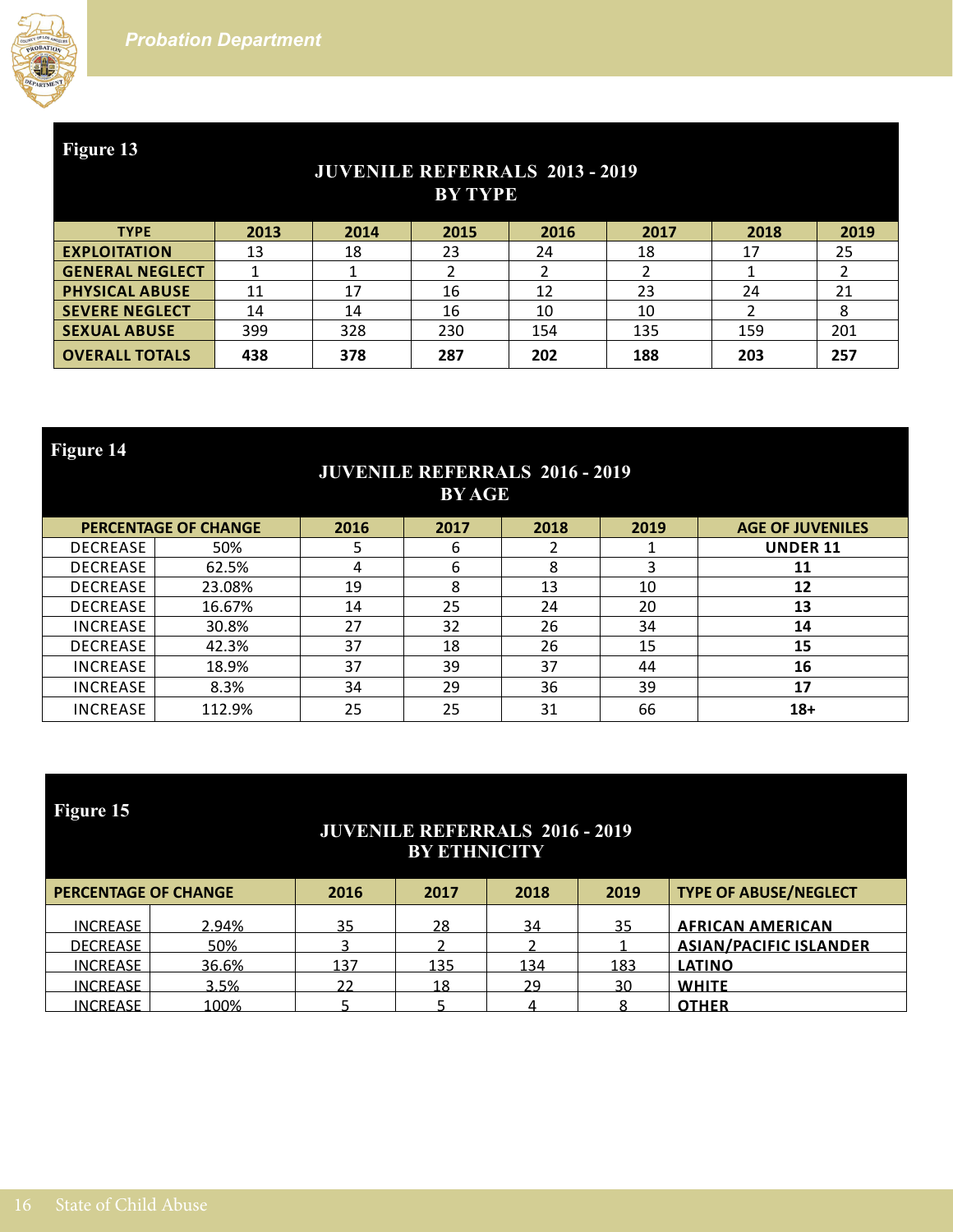

## **JUVENILE REFERRALS 2016 – 2019 BY AREA OFFICE AND GENDER**

|                                                     | 2016           |                         | 2017                    |                | 2018           |                | 2019           |                |
|-----------------------------------------------------|----------------|-------------------------|-------------------------|----------------|----------------|----------------|----------------|----------------|
| <b>AREA OFFICE</b>                                  | <b>MALE</b>    | <b>FEMALE</b>           | <b>MALE</b>             | <b>FEMALE</b>  | <b>MALE</b>    | <b>FEMALE</b>  | <b>MALE</b>    | <b>FEMALE</b>  |
| <b>TRANSITIONS TO AREA OFFICE</b>                   | 0              | 0                       |                         | 0              | 1              | 0              | $\Omega$       | 0              |
| <b>ANTELOPE VALLEY</b>                              | 6              | $\overline{2}$          | 7                       |                | 10             |                | 17             | 0              |
| <b>CAMPS</b>                                        | 3              | 0                       | $\overline{\mathbf{A}}$ | 0              | $\overline{2}$ | 4              | 4              | 0              |
| <b>CENTINELA</b>                                    | 8              | 4                       | 13                      | $\overline{2}$ | 19             | 3              | 23             | 5              |
| <b>CRENSHAW</b>                                     | 20             | 3                       | 15                      | $\overline{2}$ | 9              |                | 20             | 0              |
| <b>EAST LOS ANGELES</b>                             | 7              |                         | 6                       | 0              | 3              | 0              | $\overline{2}$ | 0              |
| <b>FIRESTONE</b>                                    | 5              | $\overline{A}$          | 6                       | 0              | 11             | $\overline{0}$ | 9              | 0              |
| <b>FOOTHILL</b>                                     | 8              | 0                       | 8                       | 0              | 5              | $\overline{0}$ | 12             | 0              |
| <b>HARBOR</b>                                       | 6              | $\overline{\mathbf{A}}$ | 5                       | 0              | 8              | $\overline{0}$ | 8              | $\overline{0}$ |
| <b>LONG BEACH</b>                                   | 6              | 4                       | $\overline{ }$          | $\overline{2}$ | 6              | 0              | 7              | 0              |
| <b>NORTH EAST JUVENILE JUSTICE</b><br><b>CENTER</b> | 15             | $\overline{2}$          | 20                      | 3              | 11             | $\overline{2}$ | 13             | $\overline{2}$ |
| <b>POMONA VALLEY</b>                                | 16             | $\mathbf{1}$            | 16                      | 1              | 20             | 3              | 20             | 5              |
| <b>RIO HONDO</b>                                    | 18             | 0                       | 5                       | 0              | 13             | ۸              | 27             | 4              |
| <b>SAN GABRIEL VALLEY</b>                           | 13             | 4                       | 22                      | $\overline{2}$ | 22             | 3              | 23             | 1              |
| <b>SANTA MONICA</b>                                 | $\overline{2}$ | $\overline{2}$          | 3                       | 0              | 5              | $\overline{0}$ | $\overline{2}$ | 0              |
| <b>SOUTH CENTRAL</b>                                | 19             | $\overline{2}$          | 20                      | $\overline{2}$ | 19             | 0              | 24             | 4              |
| <b>VALENCIA</b>                                     | 5              | 4                       | 4                       | 0              | 3              | 0              | 6              | 0              |
| <b>VAN NUYS</b>                                     | 23             | $\overline{0}$          | 14                      | 0              | 17             | 4              | 18             | 0              |
| <b>TOTALS</b>                                       | 180            | 22                      | 173                     | 15             | 184            | 19             | 236            | 26             |

## **Figure 17**

## **JUVENILE REFERRALS 2019 BY AGE AND ETHNICITY**

| <b>ETHNICITY</b>                    | <b>Under</b><br>11 | 11   | 12           | 13   | 14    | 15             | 16    | 17    | $18+$ | <b>TOTAL</b>             |
|-------------------------------------|--------------------|------|--------------|------|-------|----------------|-------|-------|-------|--------------------------|
| <b>AFRICAN</b><br><b>AMERICAN</b>   | 0                  | 0    | 2            | 0    | 6     | $\overline{7}$ | 5     | 6     | 9     | 35                       |
| <b>ASIAN/PAC</b><br><b>ISLANDER</b> | $\Omega$           | 0    | 0            | 1    | 0     | 0              | 1     | 0     | 0     | $\overline{2}$           |
| <b>LATINO</b>                       | 1                  |      |              | 17   | 24    | 25             | 33    | 25    | 50    | 183                      |
| <b>WHITE</b>                        | $\Omega$           |      |              |      | 4     | ⇁              | 5     | ⇁     | 4     | 30                       |
| <b>OTHER</b>                        | $\Omega$           |      | $\mathbf{0}$ |      | 0     |                | 0     |       | 3     | $\overline{\phantom{a}}$ |
| <b>TOTAL</b>                        | 1                  | 3    | 10           | 20   | 34    | 40             | 44    | 39    | 31    | 257                      |
| <b>PERCENT</b>                      | 0.3%               | 1.1% | 3.8%         | 7.7% | 13.2% | 15.5%          | 17.1% | 15.1% | 12%   | 100%                     |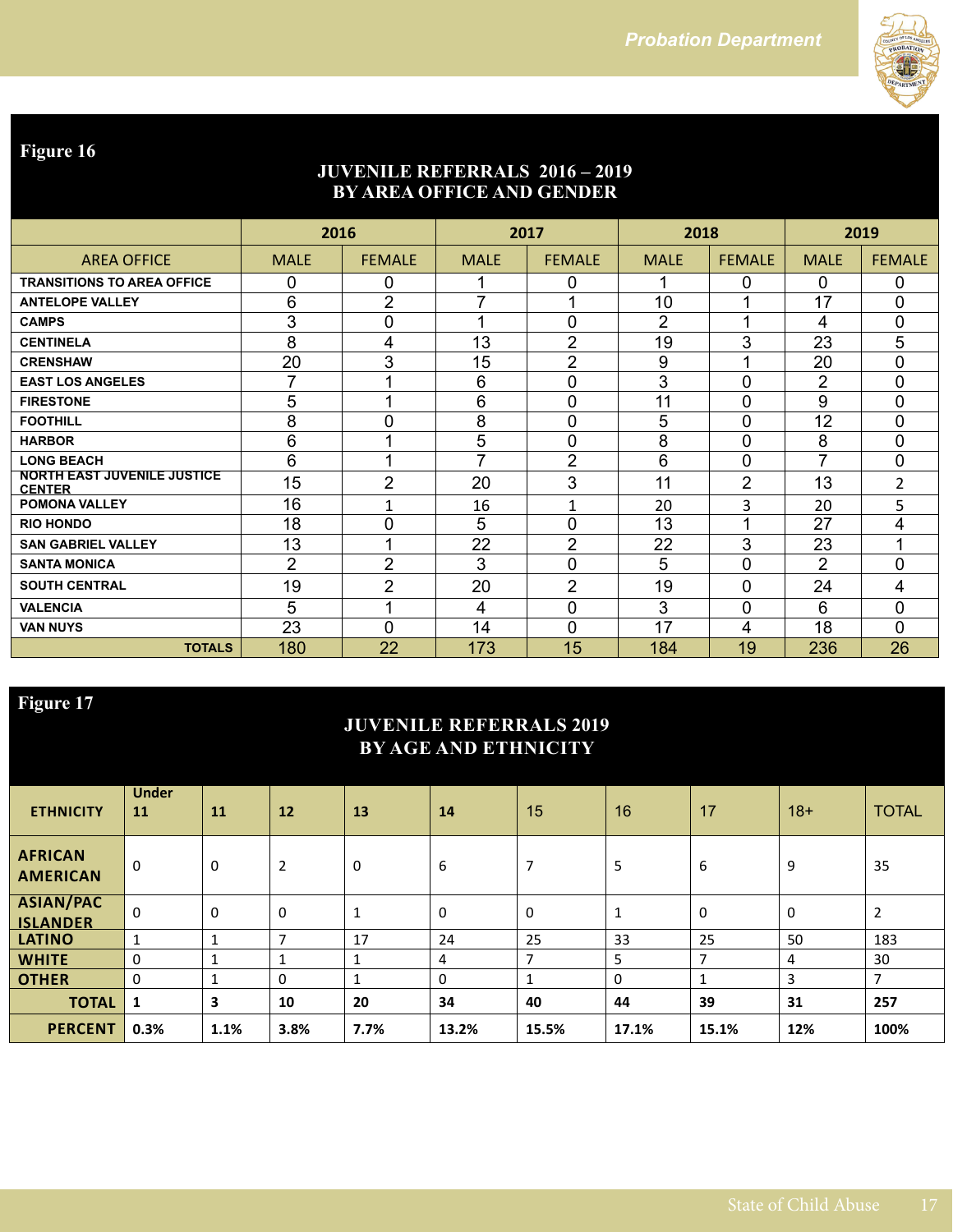

| <b>Figure 18</b><br><b>ADULT AND JUVENILE REFERRALS 2019</b><br><b>BY TYPE</b> |              |                |                 |                |              |  |  |  |  |
|--------------------------------------------------------------------------------|--------------|----------------|-----------------|----------------|--------------|--|--|--|--|
| <b>OFFENSE TYPE</b>                                                            | <b>ADULT</b> | <b>PERCENT</b> | <b>JUVENILE</b> | <b>PERCENT</b> | <b>TOTAL</b> |  |  |  |  |
| <b>EXPLOITATION</b>                                                            | 20           | 3%             | 25              | 2.9%           | 45           |  |  |  |  |
| <b>GENERAL</b><br><b>NEGLECT</b>                                               | 5            | 0.75%          | $\overline{2}$  | .30%           | 7            |  |  |  |  |
| <b>PHYSICAL</b><br><b>ABUSE</b>                                                | 0            | -              | 21              | 3.1%           | 21           |  |  |  |  |
| <b>SEVERE</b><br><b>NEGLECT</b>                                                | 11           | 1.6%           | 8               | 1.2%           | 19           |  |  |  |  |
| <b>SEXUAL ABUSE</b>                                                            | 373          | 56%            | 201             | 30.1%          | 574          |  |  |  |  |
| <b>TOTAL</b>                                                                   | 409          |                | 257             |                | 666          |  |  |  |  |
| <b>PERCENT</b>                                                                 |              | 61.4%          |                 | 38.5%          |              |  |  |  |  |

#### **ACTIVE JUVENILE SUPERVISION 2019 BY AGE AND ETHNICITY**

| <b>ETHNICITY</b>              | <b>UNDER 11</b> | 11 | 12 | 13   | 14    | 15    | 16   | 17    | $18+$ | <b>TOTAL</b> |
|-------------------------------|-----------------|----|----|------|-------|-------|------|-------|-------|--------------|
| <b>AFRICAN</b><br><b>AMER</b> |                 |    | 0  | 0    |       |       |      |       |       |              |
| ASIAN/PAC ISL                 |                 |    | 0  | 0    |       |       |      |       |       |              |
| LATINO                        |                 |    | 0  |      |       |       |      |       |       | 28           |
| <b>WHITE</b>                  |                 |    |    | 0    |       |       |      |       |       |              |
| <b>TOTAL</b>                  |                 |    | 0  |      |       |       |      |       | 16    | 43           |
| <b>PERCENT</b>                |                 |    |    | 2.3% | 11.6% | 16.2% | 9.3% | 11.6% | 37.2% | 100%         |

| <b>Figure 20</b><br><b>ACTIVE JUVENILE SUPERVISION 2019</b><br><b>BY ETHNICITY</b> |              |                |  |  |  |  |  |  |
|------------------------------------------------------------------------------------|--------------|----------------|--|--|--|--|--|--|
| <b>ETHNICITY</b>                                                                   | <b>TOTAL</b> | <b>PERCENT</b> |  |  |  |  |  |  |
| <b>AFRICAN</b><br><b>AMERICAN</b>                                                  | 5            | 11.6%          |  |  |  |  |  |  |
| <b>ASIAN/PAC ISL</b>                                                               |              | 4.6%           |  |  |  |  |  |  |
| LATINO                                                                             | 28           | 65.1%          |  |  |  |  |  |  |
| <b>WHITE</b>                                                                       | 8            | 18.6%          |  |  |  |  |  |  |
| <b>TOTAL</b>                                                                       | 43           | 100%           |  |  |  |  |  |  |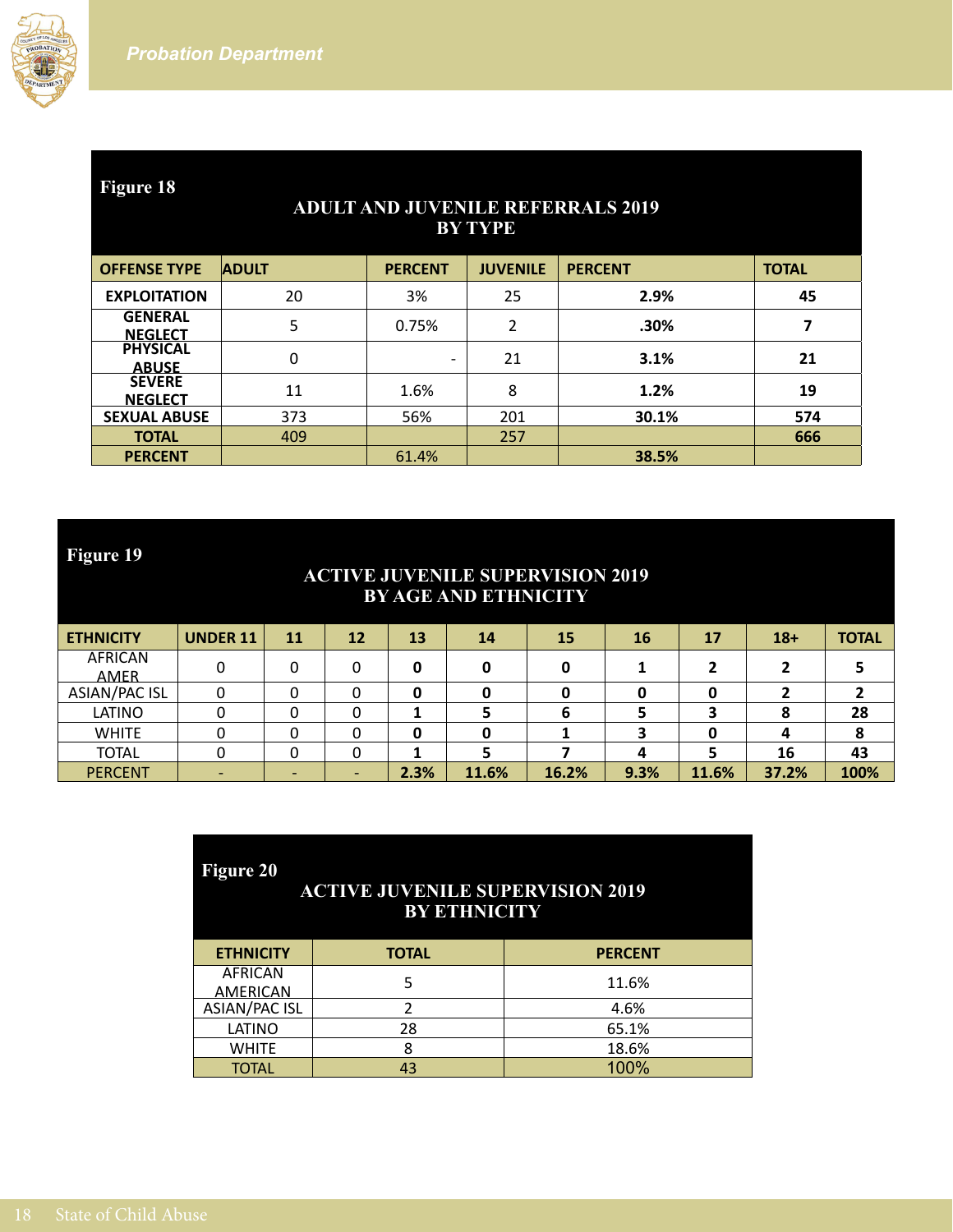

| <b>BY AGE AND TYPE</b>           |                          |              |                          |      |       |       |       |       |       |              |
|----------------------------------|--------------------------|--------------|--------------------------|------|-------|-------|-------|-------|-------|--------------|
| <b>ETHNICITY</b>                 | <b>UNDER 11</b>          | 11           | 12                       | 13   | 14    | 15    | 16    | 17    | $18+$ | <b>TOTAL</b> |
| <b>EXPLOITATION</b>              | 0                        | 0            | 0                        |      |       | 0     |       |       | 2     | 5            |
| <b>GENERAL</b><br><b>NEGLECT</b> | 0                        | 0            | 0                        | 0    | 0     | 0     | 0     | 0     | 0     | 0            |
| PHYSICAL<br><u>ABUSE</u>         | 0                        | 0            | 0                        | 0    | 0     |       | 0     | 0     | 0     |              |
| <b>SEVERE</b><br><b>NEGLECT</b>  | 0                        | 0            | 0                        | 0    | 0     |       | 0     |       | 0     |              |
| <b>SEXUAL ABUSE</b>              | 0                        | <sup>0</sup> | 0                        | 0    | 4     | 6     |       | 4     | 14    | 35           |
| <b>TOTAL</b>                     | $\Omega$                 | $\mathbf 0$  | $\Omega$                 | 1    | 5     | 7     | 9     | 5     | 16    | 43           |
| <b>PERCENT</b>                   | $\overline{\phantom{a}}$ |              | $\overline{\phantom{0}}$ | 2.3% | 11.6% | 16.2% | 20.9% | 11.6% | 37.2% | 100%         |

# **ACTIVE JUVENILE SUPERVISION 2019**

#### *GLOSSARY OF TERMS*

**AB 109 -** California safety legislation that shifted responsibility for certain populations of offenders from the state to the counties; It allows for current non-violent, non-serious, and non-sex offenders, who after they are released from California State Prison, are to be supervised at the local County level.

**Adjudication –** A judicial decision or sentence; to settle by judicial procedure; for juveniles – a juvenile court process focused on whether the allegations or charges facing a juvenile are true.

**Adult** – A person 18 years of age or older.

**Bail Commissioner** – A person appointed by the state who may set the amount of bond for persons detained at a police station prior to arraignment in court; s/he recommends to the court the amount of bond that should be set for the defendant on each criminal case.

**Bench Officer** - A judicial hearing officer (appointed or elected) such as a judge, commissioner, referee, arbitrator, or umpire, presiding in a court of law and authorized by law to hear and decide on the disposition of cases.

**Camp Community Placement** - Available to the juvenile court at a disposition hearing; a youth is placed in a secure or non-secure structured residential camp settings run by the Probation Department throughout the County (see Residential Treatment Program).

**Caseload** - The total number of adult/juvenile clients or cases on probation, assigned to an adult or juvenile Deputy Probation Officer; caseload size and level of service is determined by Probation Department policy.

**Child Abuse (or Neglect)** – Physical injury inflicted by other than accidental means upon a child by another person; includes sexual abuse, willful cruelty or unjustifiable punishment or injury or severe neglect.

**Child Threat (CTH) Caseload** – A specialized caseload supervised by a CTH Deputy Probation Officer consisting of adults on formal probation for child abuse offenses or where there is reason to believe that defendant's (violent, drug abusing or child molesting) behavior may pose a threat to a child; Probation Department service standards require close monitoring of a defendant's compliance with court orders to ensure both the child's and parents' safety.

**Compliance** - Refers to the offender following, abiding by, and acting in accordance with the orders and instructions of the court as part of his/her effort to cooperate in his/her own rehabilitation while on probation (qualified liberty) given as a statutory act of clemency.

**Conditions of Probation** - The portion of the court ordered sentencing option, which imposes obligations on the offender; may include restitution, fines, community service, restrictions on association, etc.

**Controlled Substance** – A drug, substance, or immediate precursor, which is listed in any schedule in Health and Safety Code Sections 11054, 11055, 11057, or 11058.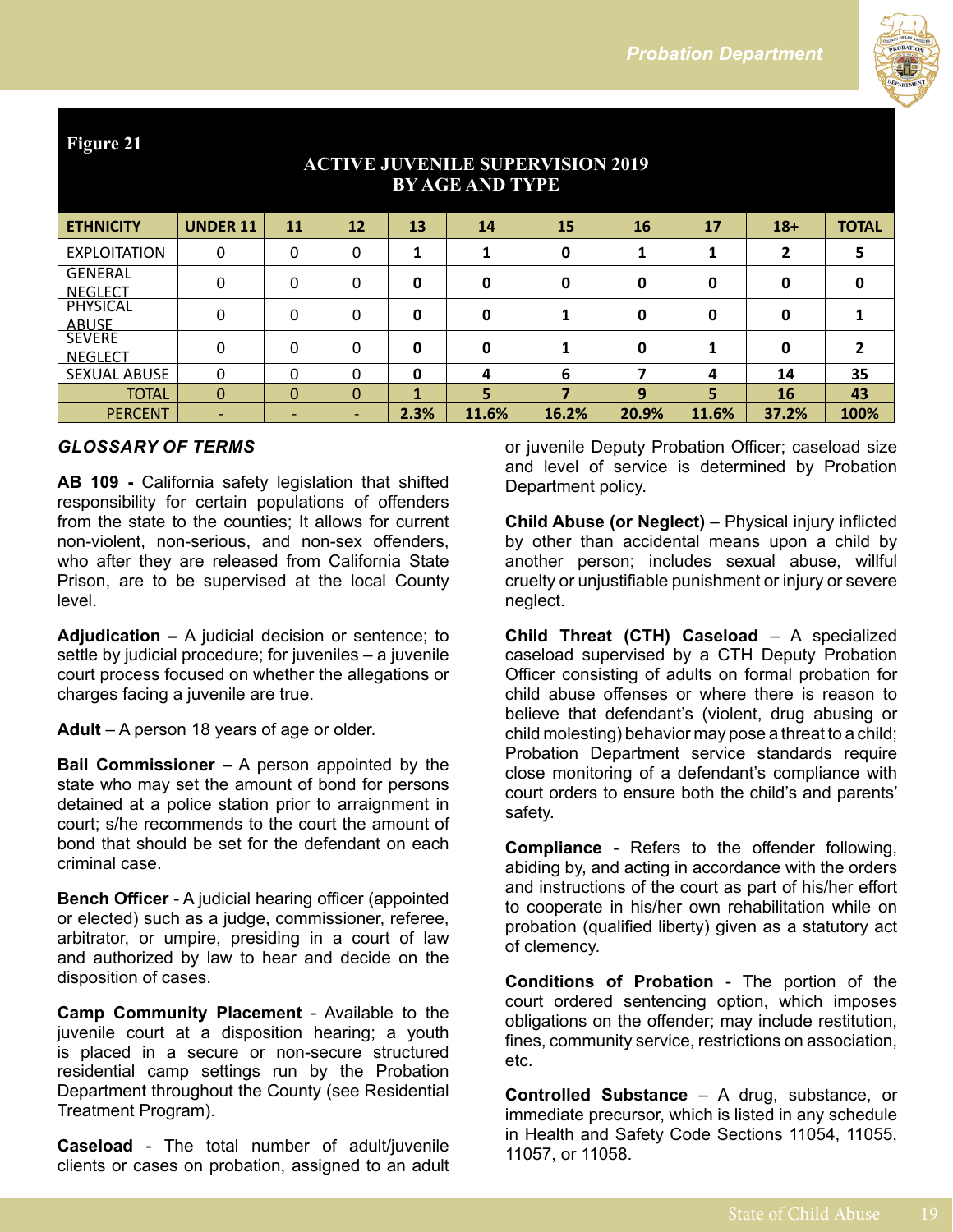

**Court Orders** - List of terms and conditions to be followed by the probationer, or any instructions given by the court.

**Crime** - An act or omission in violation of local, state, or federal law forbidding or commanding it, and made punishable in a legal proceeding brought by a state or the US government.

**DA Case Reject** - A District Attorney dispositional decision to reject the juvenile petition request (to file a formal complaint for court intervention) from the referral source (usually an arresting agency) by way of Probation due to lack of legal sufficiency (i.e., insufficient evidence).

**Defendant** - An adult subject of a case, accused/ convicted of a crime, before a criminal court of law.

**Department of Juvenile Justice or DJJ (formerly the California Youth Authority)** – The most serious sanction available to the juvenile court among a range of dispositional options; it is a state-run facility for youth who have committed extremely serious offenses and/or have failed county-level programs and require settings at the state level; a youth can remain in DJJ until age 23.

**Disposition** - The resolution of a case by the court, including the dismissal of a case, the acquittal of a defendant, the granting of probation or deferred entry of judgment, or overturning of a convicted defendant.

**Diversion** - The suspension of prosecution of "eligible" youthful, first time offenders in which a criminal court determines the offender suitable for diverting out of further criminal proceedings and directs the defendant to seek and participate in community-based education, treatment or rehabilitation programs prior to and without being convicted, while under the supervision of the Probation Department; program success dismisses the complaint, while failure causes resumption of criminal proceedings.

**DPO** - Deputy Probation Officer - a peace officer who performs full case investigation functions and monitors probationer's compliance with court orders, keeping the courts informed of probationer's progress by providing reports as mandated.

**Drug Abuse** - The excessive use of substances (pharmaceutical drugs, alcohol, narcotics, cocaine, generally opiates, stimulants, depressants, hallucinogens) having an addictive-sustaining

liability, without medical justification.

**Formal Probation** - The suspension of the imposition of a sentence by the court and the conditional and revocable release of an offender into the community, in lieu of incarceration, under the formal supervision of a DPO to ensure compliance with conditions and instructions of the court; non-compliance may result in formal probation being revoked.

**High Risk** – A classification referring to potentially dangerous, recidivist probationers who are very likely to violate conditions of probation and pose a potentially high level of peril to victims, witnesses and their families or close relatives; usually require in-person contacts and monitoring participation in treatment programs.

#### **Informal Probation** -

• Juvenile - A six-month probation supervision program for youth available as a dispositional alternative by the DPO following case intake investigation of a non-detained arrest referral, or ordered by the juvenile court prior to adjudication and without declaration of wardship.

Adult - A period of probation wherein an individual is under the supervision of the Court as opposed to the Probation Officer. The period of probation may vary dependent on the circumstances of the case.

**Investigation** - The process of investigating the factors of the offense(s) committed by a youth/ adult, his/her social and criminal history, gathering offender, victim, and other interested party input, and analyzing the relevant circumstances, culminating in the submission of recommendations to the court regarding sanctions and rehabilitative treatment options.

**Judgment** – Law given by court or other competent tribunal and entered in its dockets, minutes of record.

**Justice Involved adult** – is an adult who has been convicted of a crime and has been supervised by the probation department.

**Juvenile** - A person who has not attained his/her 18th birthday.

**Juvenile Court** - Superior Court which has jurisdiction over delinquent and dependent children.

**Kiosk** – A small stand-alone structure that provides information and services on a computer screen.